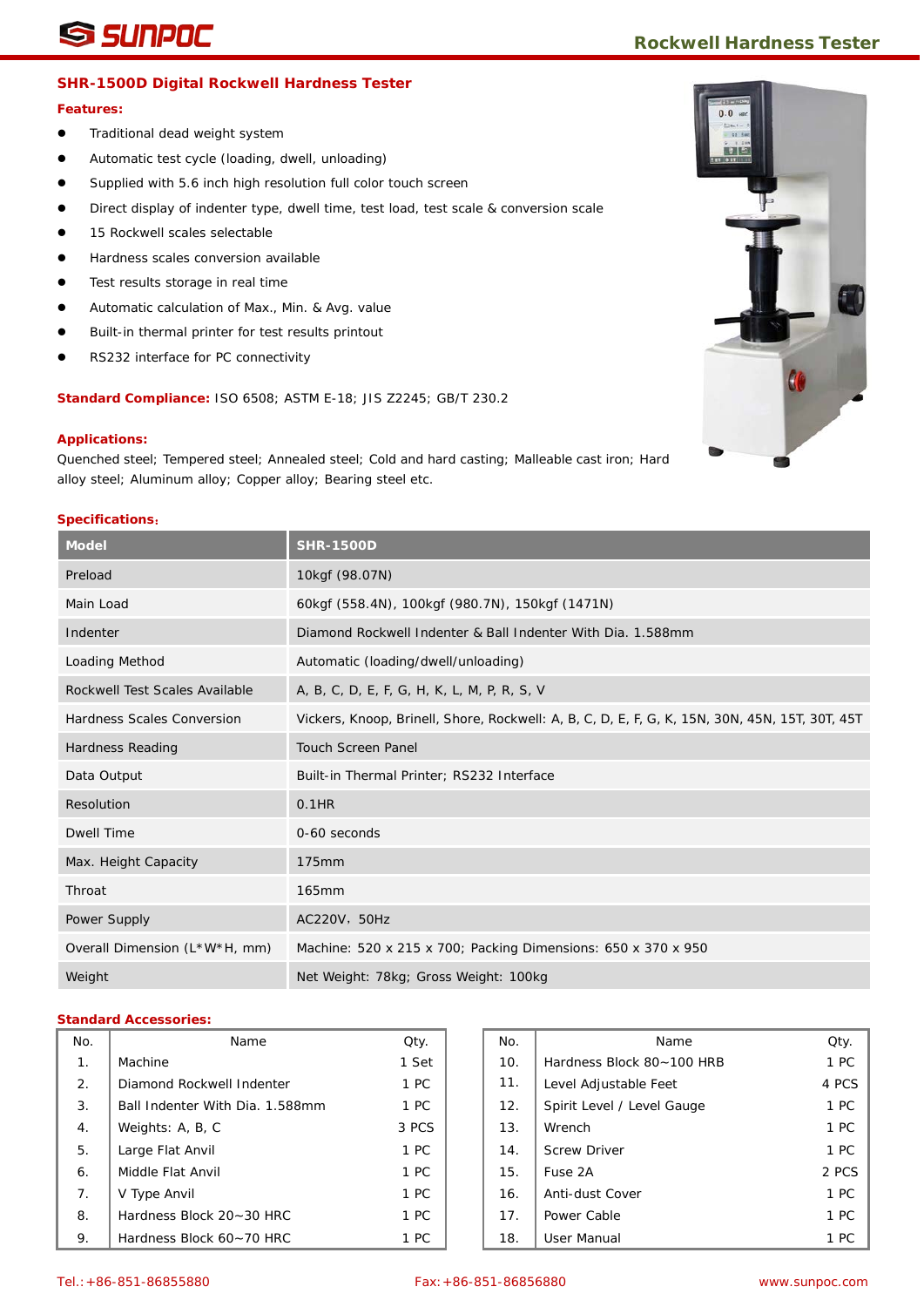# **SUNPOC Rockwell Hardness Tester**

## **SHR-1500DH Digital Rockwell Hardness Tester**

### **Features:**

- Extended workpiece accommodation (vertical: max. 400mm)
- **•** Traditional dead weight system
- Automatic test cycle (loading, dwell, unloading)
- Direct display of indenter type, dwell time, test load, test scale & conversion scale
- 15 Rockwell scales selectable
- Hardness scales conversion available;
- Test results storage in real time
- Automatic calculation of Max., Min. & Avg. value
- Built-in stylus printer for test results printout
- RS232 interface for PC connectivity

**Standard Compliance:** ISO 6508; ASTM E-18; JIS Z2245; GB/T 230.2

#### **Applications:**

Quenched steel; Tempered steel; Annealed steel; Cold and hard casting; Malleable cast iron; Hard alloy steel; Aluminum alloy; Copper alloy; Bearing steel etc.

## **Specifications**:

| <b>Model</b>                   | <b>SHR-1500DH</b>                                                                              |
|--------------------------------|------------------------------------------------------------------------------------------------|
| Preload                        | 10kgf (98.07N)                                                                                 |
| Main Load                      | 60kgf (558.4N), 100kgf (980.7N), 150kgf (1471N)                                                |
| Indenter                       | Diamond Rockwell Indenter & Ball Indenter With Dia. 1.588mm                                    |
| Loading Method                 | Automatic (loading/dwell/unloading)                                                            |
| Rockwell Test Scales Available | A, B, C, D, E, F, G, H, K, L, M, P, R, S, V                                                    |
| Hardness Scales Conversion     | Vickers, Knoop, Brinell, Shore, Rockwell: A, B, C, D, E, F, G, K, 15N, 30N, 45N, 15T, 30T, 45T |
| Hardness Reading               | <b>LCD Display</b>                                                                             |
| Data Output                    | Built-in Sytlus Printer; RS232 Interface                                                       |
| Resolution                     | 0.1HR                                                                                          |
| <b>Dwell Time</b>              | 0-60 seconds                                                                                   |
| Max. Height Capacity           | 400mm                                                                                          |
| Throat                         | 165mm                                                                                          |
| Power Supply                   | AC220V, 50Hz                                                                                   |
| Overall Dimension (L*W*H, mm)  | Machine: 520 x 215 x 880; Packing Dimensions: 650 x 370 x 1140                                 |
| Weight                         | Net Weight: 78kg; Gross Weight: 100kg                                                          |

| No.            | Name                            | Qty.  | No. | Name                       | Qty.           |
|----------------|---------------------------------|-------|-----|----------------------------|----------------|
| 1.             | Machine                         | 1 Set | 10. | Hardness Block 80~100 HRB  | 1 <sub>P</sub> |
| 2.             | Diamond Rockwell Indenter       | 1 PC  | 11. | Level Adjustable Feet      | 4 PC           |
| 3.             | Ball Indenter With Dia. 1.588mm | 1 PC  | 12. | Spirit Level / Level Gauge | 1 <sub>P</sub> |
| 4.             | Weights: A, B, C                | 3 PCS | 13. | Wrench                     | 1 <sub>P</sub> |
| 5.             | Large Flat Anvil                | 1 PC  | 14. | <b>Screw Driver</b>        | 1 <sub>P</sub> |
| 6.             | Middle Flat Anvil               | 1 PC  | 15. | Fuse 2A                    | 2 PC           |
| 7 <sub>1</sub> | V Type Anvil                    | 1 PC  | 16. | Anti-dust Cover            | 1 <sub>P</sub> |
| 8.             | Hardness Block 20~30 HRC        | 1 PC  | 17. | Power Cable                | 1 <sub>P</sub> |
| 9.             | Hardness Block 60~70 HRC        | 1 PC  | 18. | <b>User Manual</b>         | 1 <sub>P</sub> |

| ٧o.            | Name                            | Qty.  | No. | Name                       | Qty.  |
|----------------|---------------------------------|-------|-----|----------------------------|-------|
| 1 <sub>1</sub> | Machine                         | 1 Set | 10. | Hardness Block 80~100 HRB  | 1 PC  |
| 2.             | Diamond Rockwell Indenter       | 1 PC  | 11. | Level Adjustable Feet      | 4 PCS |
| 3.             | Ball Indenter With Dia. 1.588mm | 1 PC  | 12. | Spirit Level / Level Gauge | 1 PC  |
| 4.             | Weights: A, B, C                | 3 PCS | 13. | Wrench                     | 1 PC  |
| 5.             | Large Flat Anvil                | 1 PC  | 14. | <b>Screw Driver</b>        | 1 PC  |
| 6.             | Middle Flat Anvil               | 1 PC  | 15. | Fuse 2A                    | 2 PCS |
| 7.             | V Type Anvil                    | 1 PC  | 16. | Anti-dust Cover            | 1 PC  |
| 8.             | Hardness Block 20~30 HRC        | 1 PC  | 17. | Power Cable                | 1 PC  |
| 9.             | Hardness Block 60~70 HRC        | 1 PC  | 18. | User Manual                | 1 PC  |



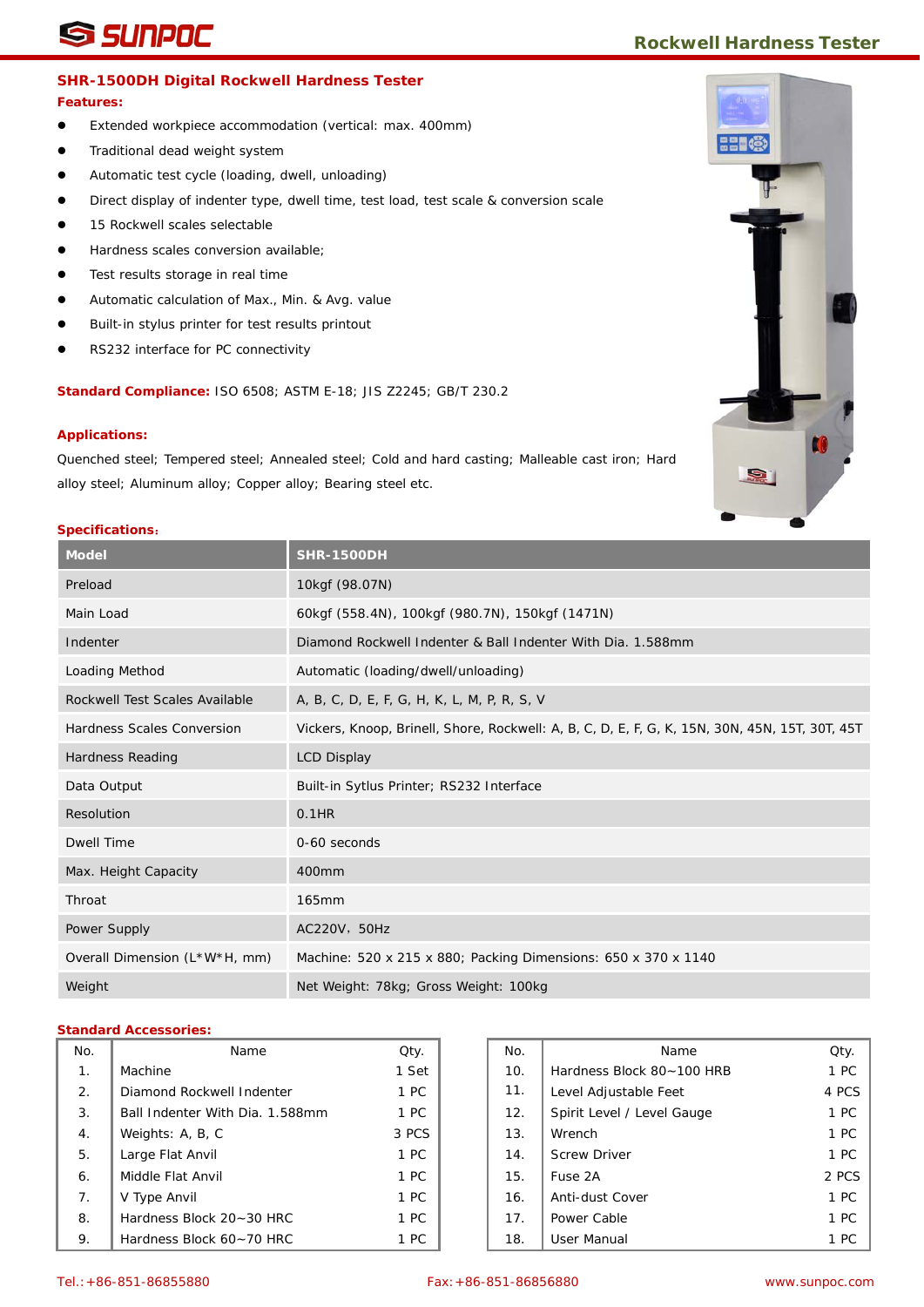# **SUNPOC Rockwell Hardness Tester**

# **SHR-1500E Motorized Rockwell Hardness Tester**

#### **Features:**

The SHR-1500E adopts the mechanism of automatic loading and unloading of the test force, the test force is regulated by the load-change hand wheel. It can select the dwell time and is very easy to use. Besides setting zero to dial, there is no man-made error. The instrument has high sensitivity and stability.

### **Standard Compliance:** ISO 6508; ASTM E-18; JIS Z2245; GB/T 230.2

#### **Applications:**

Quenched steel; Tempered steel; Annealed steel; Cold and hard casting; Malleable cast iron; Hard alloy steel; Aluminum alloy; Copper alloy; Bearing steel etc.

#### **Specifications**:

| <b>Model</b>                  | <b>SHR-1500E</b>                                              |
|-------------------------------|---------------------------------------------------------------|
| Preload                       | 10kgf (98.07N)                                                |
| Main Load                     | 60kgf (558.4N), 100kgf (980.7N), 150kgf (1471N)               |
| Indenter                      | Diamond Rockwell Indenter & Ball Indenter With Dia, 1.588mm   |
| Loading Method                | Automatic (loading/dwell/unloading)                           |
| Hardness Reading              | Dial                                                          |
| Resolution                    | 0.5HR                                                         |
| <b>Dwell Time</b>             | 2-60 seconds                                                  |
| Max. Height Capacity          | 175mm                                                         |
| Throat                        | 165mm                                                         |
| Power Supply                  | AC220V, 50Hz                                                  |
| Overall Dimension (L*W*H, mm) | Machine: 520 x 215 x 700; Packing Dimensions: 650 x 370 x 950 |
| Weight                        | Net Weight: 78kg; Gross Weight: 100kg                         |

| No. | Name                            | Qty.  | No. | Name                       | Qty.  |
|-----|---------------------------------|-------|-----|----------------------------|-------|
| 1.  | Machine                         | 1 Set | 10. | Hardness Block 80~100 HRB  | 1 PC  |
| 2.  | Diamond Rockwell Indenter       | 1 PC  | 11. | Level Adjustable Feet      | 4 PCS |
| 3.  | Ball Indenter With Dia. 1.588mm | 1 PC  | 12. | Spirit Level / Level Gauge | 1 PC  |
| 4.  | Weights: A, B, C                | 3 PCS | 13. | Wrench                     | 1 PC  |
| 5.  | Large Flat Anvil                | 1 PC  | 14. | <b>Screw Driver</b>        | 1 PC  |
| 6.  | Middle Flat Anvil               | 1 PC  | 15. | Fuse 2A                    | 2 PCS |
| 7.  | V Type Anvil                    | 1 PC  | 16. | Anti-dust Cover            | 1 PC  |
| 8.  | Hardness Block 20~30 HRC        | 1 PC  | 17. | Power Cable                | 1 PC  |
| 9.  | Hardness Block 60~70 HRC        | 1 PC  | 18. | <b>User Manual</b>         | 1 PC  |

| ٧o.            | Name                            | Qty.  | No. | Name                       | Qty.  |
|----------------|---------------------------------|-------|-----|----------------------------|-------|
| 1 <sub>1</sub> | Machine                         | 1 Set | 10. | Hardness Block 80~100 HRB  | 1 PC  |
| 2.             | Diamond Rockwell Indenter       | 1 PC  | 11. | Level Adjustable Feet      | 4 PCS |
| 3.             | Ball Indenter With Dia. 1.588mm | 1 PC  | 12. | Spirit Level / Level Gauge | 1 PC  |
| 4.             | Weights: A, B, C                | 3 PCS | 13. | Wrench                     | 1 PC  |
| 5.             | Large Flat Anvil                | 1 PC  | 14. | <b>Screw Driver</b>        | 1 PC  |
| 6.             | Middle Flat Anvil               | 1 PC  | 15. | Fuse 2A                    | 2 PCS |
| 7.             | V Type Anvil                    | 1 PC  | 16. | Anti-dust Cover            | 1 PC  |
| 8.             | Hardness Block 20~30 HRC        | 1 PC  | 17. | Power Cable                | 1 PC  |
| 9.             | Hardness Block 60~70 HRC        | 1 PC  | 18. | User Manual                | 1 PC  |

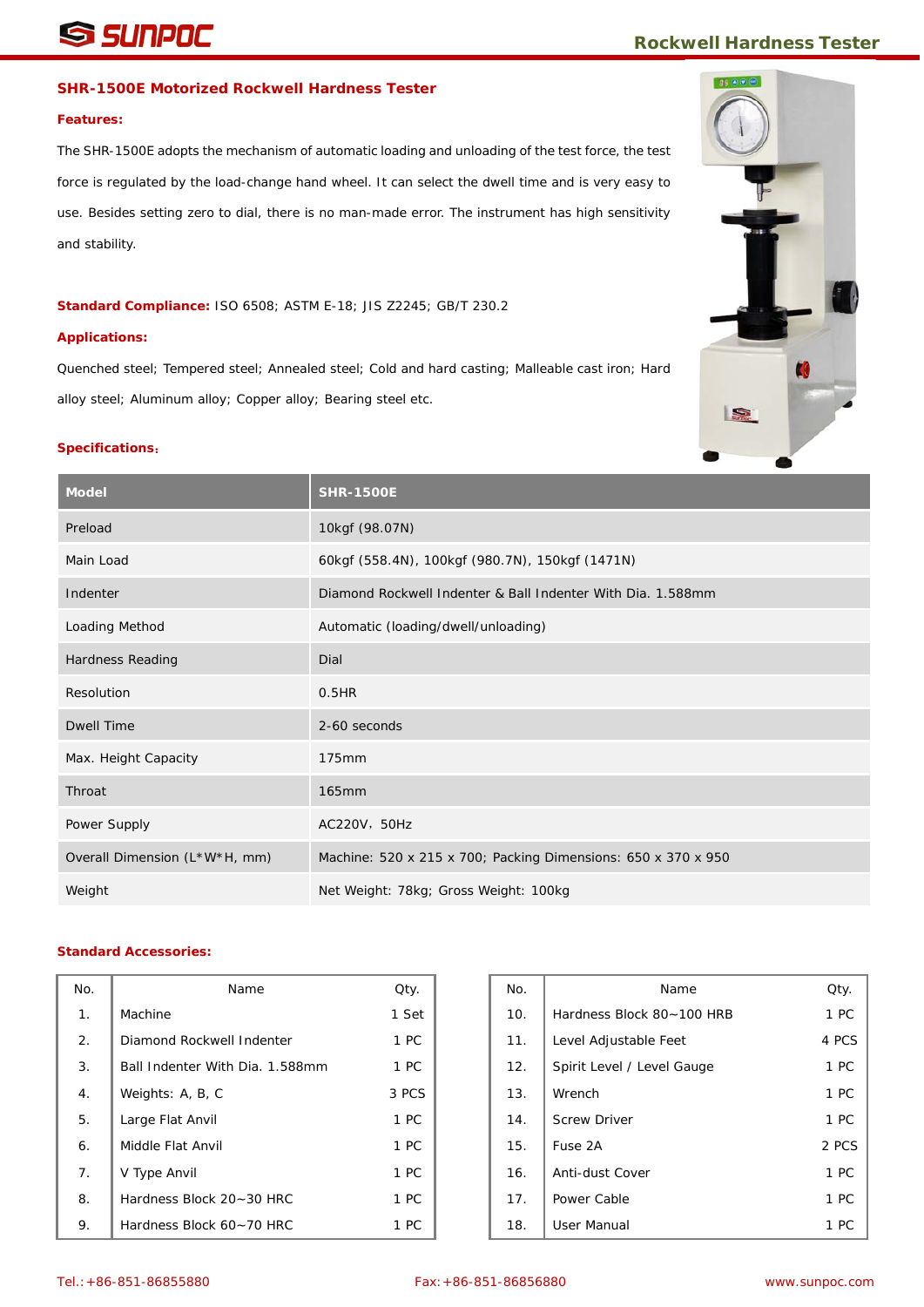# **SHIPOC** *Rockwell Hardness Tester*

### **SHR-1500M Manual Rockwell Hardness Tester**

#### **Features:**

The SHR-1500M is a popularly-used hardness testing instrument to measure the Rockwell hardness of the materials. No need for power supply, the speed of the test force loading is regulated by the buffer and the test force is regulated by the load-change hand wheel. It has easy operation and stable performance, therefore it is widely used.

**Standard Compliance:** ISO 6508; ASTM E-18; JIS Z2245; GB/T 230.2

#### **Applications:**

Quenched steel; Tempered steel; Annealed steel; Cold and hard casting; Malleable cast iron; Hard alloy steel; Aluminum alloy; Copper alloy; Bearing steel etc.



# **Specifications**:

| ---------------<br><b>Model</b> | <b>SHR-1500M</b>                                              |
|---------------------------------|---------------------------------------------------------------|
| Preload                         | 10kgf (98.07N)                                                |
| Main Load                       | 60kgf (558.4N), 100kgf (980.7N), 150kgf (1471N)               |
| Indenter                        | Diamond Rockwell Indenter & Ball Indenter With Dia, 1.588mm   |
| Loading Method                  | Manual                                                        |
| Hardness Reading                | Dial                                                          |
| Resolution                      | 0.5HR                                                         |
| Max. Height Capacity            | 175mm                                                         |
| Throat                          | 165mm                                                         |
| Power Supply                    | AC220V, 50Hz                                                  |
| Overall Dimension (L*W*H, mm)   | Machine: 520 x 215 x 700; Packing Dimensions: 650 x 370 x 950 |
| Weight                          | Net Weight: 78kg; Gross Weight: 100kg                         |

| No. | Name                            | Qty.  | No. | Name                      | Qty. |
|-----|---------------------------------|-------|-----|---------------------------|------|
| 1.  | Machine                         | 1 Set | 7.  | V Type Anvil              | 1 PC |
| 2.  | Diamond Rockwell Indenter       | 1 PC  | 8.  | Hardness Block 20~30 HRC  | 1 PC |
| 3.  | Ball Indenter With Dia. 1.588mm | 1 PC  | 9.  | Hardness Block 60~70 HRC  | 1 PC |
| 4.  | Weights: A, B, C                | 3 PCS | 10. | Hardness Block 80~100 HRB | 1 PC |
| 5.  | Large Flat Anvil                | 1 PC  | 11. | Anti-dust Cover           | 1 PC |
| 6.  | Middle Flat Anvil               | 1 PC  | 12. | User Manual               | 1 PC |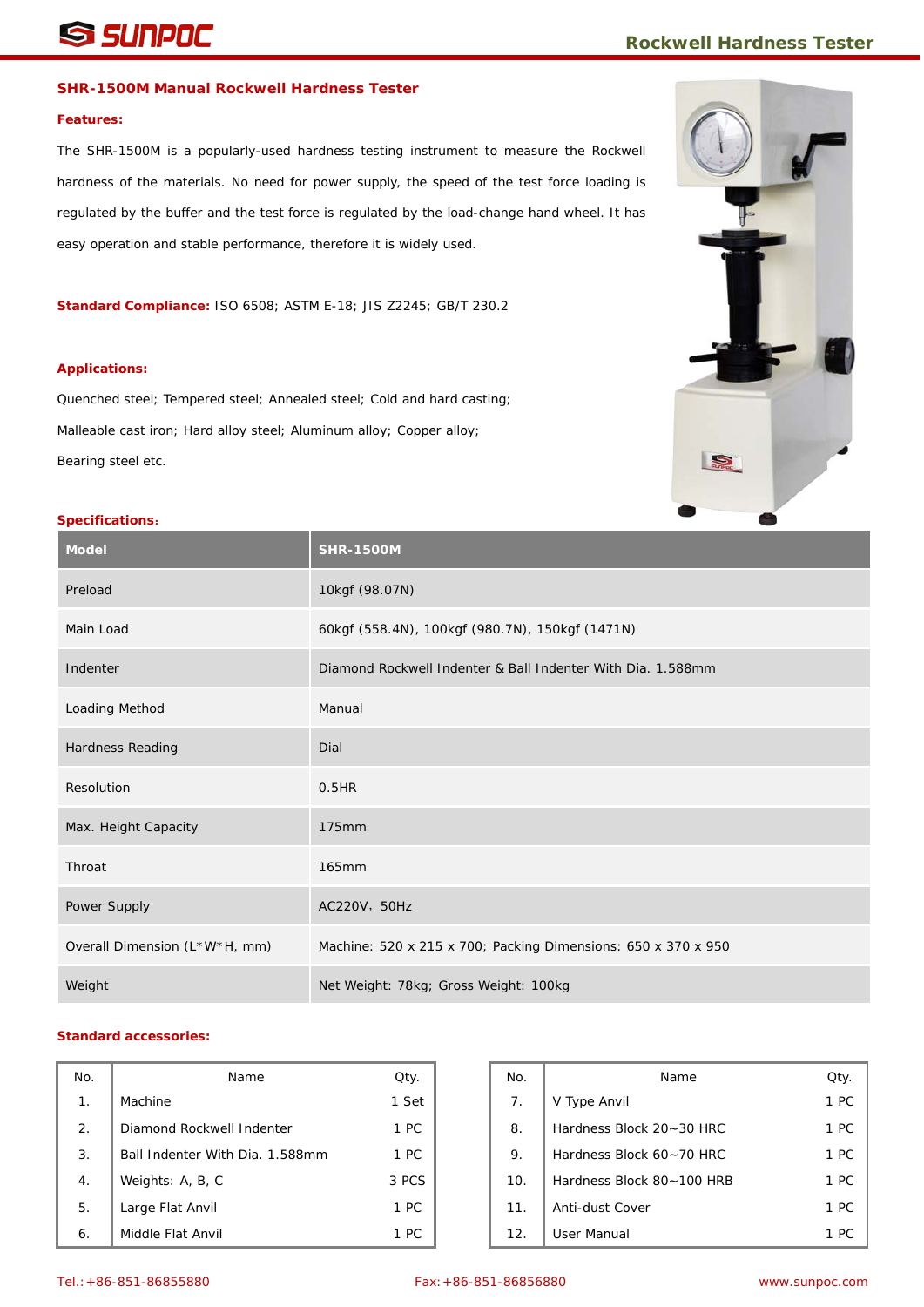## **SHRA-1500/1500P Digital Rockwell Hardness Tester**

#### **Features:**

- Load cell, force feedback, closed-loop system
- Automatic test cycle (loading, dwell, unloading)
- **15 Rockwell scales selectable**
- Hardness scale conversion available for HB, HV, HLD, HK & σb (tensile strength)
- Limit setting & warning
- **•** Shape correction settings for curved surfaces
- Large test results storage (max. 500 groups) for recall & printout anytime
- RS232 interface for micro printer connection
- USB port for PC connection

**Standard Compliance:** ISO 6508-2, ASTM E18, BS EN ISO6508-2, GB/T230.2







| <b>Model</b>                   | <b>SHRA-1500</b>                                             | <b>SHRA-1500P</b>                                                  |  |  |  |  |
|--------------------------------|--------------------------------------------------------------|--------------------------------------------------------------------|--|--|--|--|
| Preload                        | 10kgf (98.07N)                                               |                                                                    |  |  |  |  |
| Main Load                      | 60kgf (558.4N), 100kgf (980.7N), 150kgf (1471N)              |                                                                    |  |  |  |  |
| Load Cycle                     | 3-8 seconds                                                  |                                                                    |  |  |  |  |
| <b>Dwell Time</b>              | 2-50 seconds                                                 |                                                                    |  |  |  |  |
| Resolution                     | $0.1$ HR                                                     |                                                                    |  |  |  |  |
| Operation                      | Menu Selectable; Membrane Keypad                             |                                                                    |  |  |  |  |
| Loading Method                 | Automatic (loading/dwell/unloading)                          |                                                                    |  |  |  |  |
| Rockwell Test Scales Available | A, B, C, D, E, F, G, H, K, L, M, P, R, S, V                  |                                                                    |  |  |  |  |
| Hardness Scales Conversion     | Vickers, Knoop, Brinell, Leeb                                |                                                                    |  |  |  |  |
| <b>Hardness Reading</b>        | High Definition Backlight LCD                                |                                                                    |  |  |  |  |
| Data Statistics                | Avg., Max., Min., S, R available                             |                                                                    |  |  |  |  |
| Memory                         | Max. 500 groups of test results can be stored automatically. |                                                                    |  |  |  |  |
| Data Output                    |                                                              | RS232 Interface For Printer Connection; USB Port For PC Connection |  |  |  |  |
| Printer                        | $\prime$                                                     | <b>Built-in Micro Printer</b>                                      |  |  |  |  |
| Max. Height Capacity           | 200mm                                                        |                                                                    |  |  |  |  |
| Throat                         | 165mm                                                        |                                                                    |  |  |  |  |
| Power Supply                   | AC, 220V/110V, 50 $\sim$ 60Hz, 4A                            |                                                                    |  |  |  |  |
| Overall Dimensions (L*W*H, mm) | 550 x 200 x 720                                              |                                                                    |  |  |  |  |
| Weight                         | 100 <sub>kg</sub>                                            |                                                                    |  |  |  |  |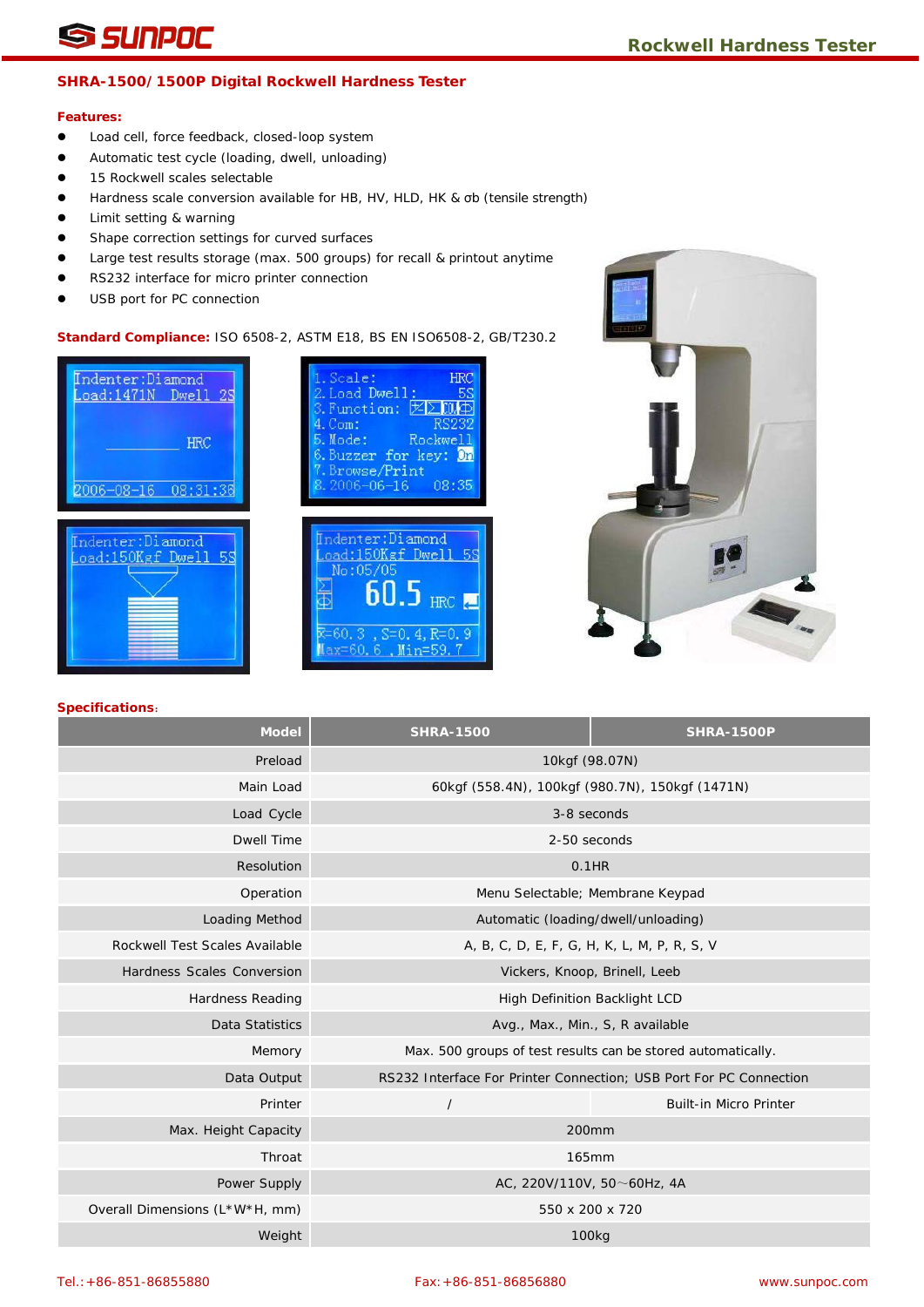# **SSINPOC**<br>
Rockwell Hardness Tester

# **SHR-3000 Digital Rockwell Hardness Tester (Nose mounted design)**

# **Features:**

- Unique design of nose mounted indenter, ideal for inside diameters & recesses testing
- **.** Load cell, force feedback, closed-loop system
- Automatic test cycle (loading, dwell, unloading)
- **15 Rockwell scales selectable**
- Hardness scale conversion available for HB, HV, HLD, HK & σb (tensile strength)
- Limit setting & warning
- **•** Shape correction settings for curved surfaces
- Large test results storage (max. 500 groups) for recall & printout anytime
- RS232 interface for micro printer connection
- USB port for PC connection

# **Standard Compliance:** ISO 6508-2, ASTM E18, BS EN ISO6508-2, GB/T230.2







| 1. Scale:<br><b>HRC</b>       |  |
|-------------------------------|--|
| 2. Dwell loading:<br>25       |  |
| 3. Function: 区区000            |  |
| Printer<br>4. Com:            |  |
| 3. Language: English          |  |
| 6. Buzzer for key: Off        |  |
| 7. Browse/Print               |  |
| $8.2008 - 08 - 16$<br>በጸ • 31 |  |
|                               |  |



| <b>Model</b>                      | <b>SHR-3000</b>                                                    |
|-----------------------------------|--------------------------------------------------------------------|
| Preload                           | 10kgf (98.07N)                                                     |
| Main Load                         | 60kgf (558.4N), 100kgf (980.7N), 150kgf (1471N)                    |
| <b>Dwell Time</b>                 | 2-50 seconds                                                       |
| Resolution                        | 0.1HR                                                              |
| Operation                         | Menu Selectable; Membrane Keypad                                   |
| Loading Method                    | Automatic (loading/dwell/unloading)                                |
| Rockwell Test Scales Available    | A, B, C, D, E, F, G, H, K, L, M, P, R, S, V                        |
| <b>Hardness Scales Conversion</b> | Vickers, Knoop, Brinell, Leeb                                      |
| <b>Hardness Reading</b>           | High Definition Backlight LCD                                      |
| Data Statistics                   | Avg., Max., Min., S, R available                                   |
| Memory                            | Max. 500 groups of test results can be stored automatically.       |
| Data Output                       | RS232 Interface For Printer Connection; USB Port For PC Connection |
| Max. Height Capacity              | 260mm                                                              |
| Throat                            | 150mm                                                              |
| Power Supply                      | AC, 220V/110V, 50 $\sim$ 60Hz, 4A                                  |
| Overall Dimensions (L*W*H, mm)    | 710 x 210 x 830                                                    |
| Weight                            | 90kg                                                               |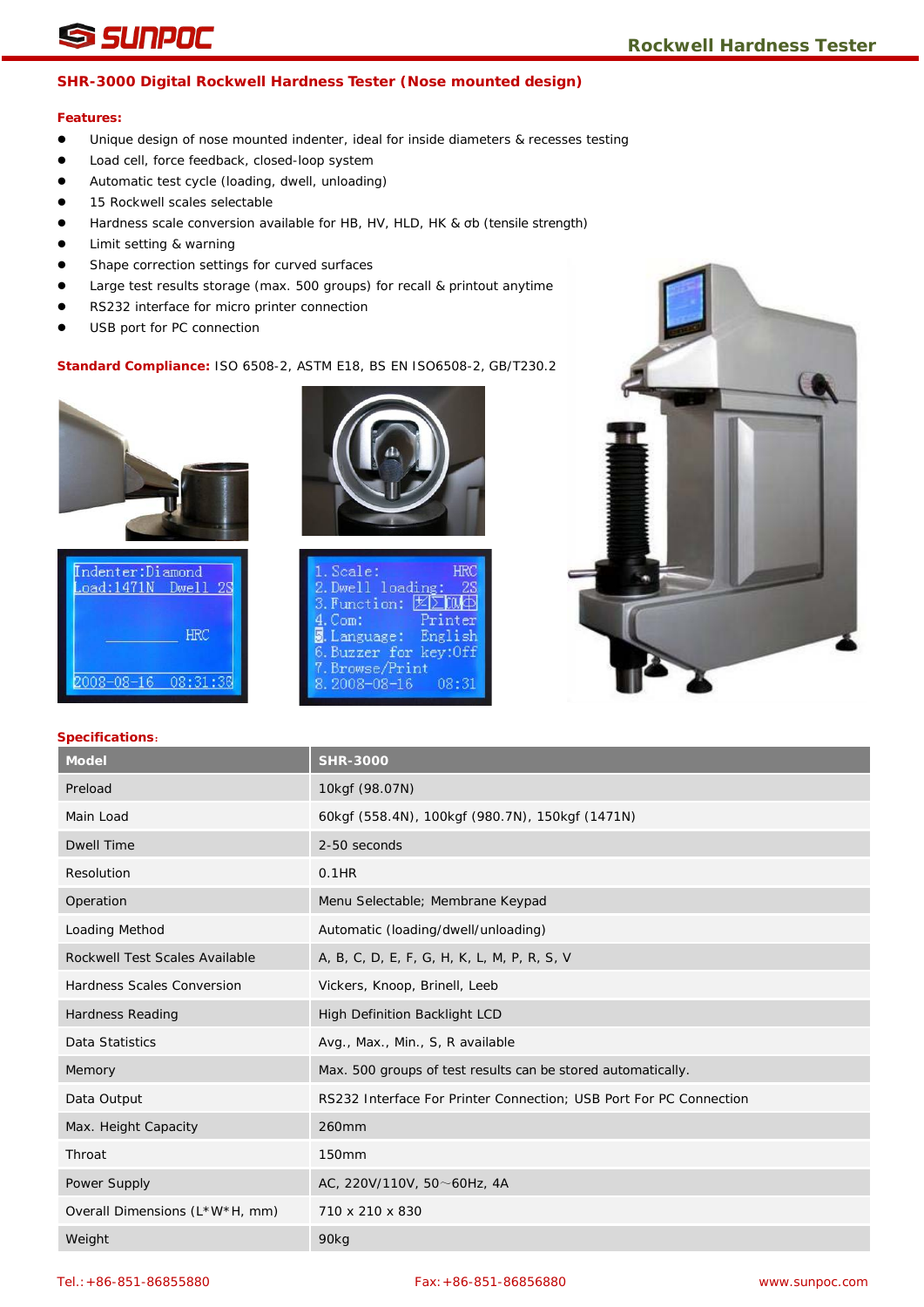# **SSINPOC** Rockwell Hardness Tester

# **SHR-3000H Digital Rockwell Hardness Tester (Nose mounted design)**

# **Features:**

- Unique design of nose mounted indenter, ideal for inside diameters & recesses testing
- Large workpiece accommodation (vertical: max. 450mm; horizontal: max. 200mm)
- **.** Load cell, force feedback, closed-loop system
- Automatic test cycle (loading, dwell, uploading)
- 15 Rockwell scales selectable
- Hardness scale conversion available for HB, HV, HLD, HK & σb (tensile strength)
- Limit setting & warning
- **•** Shape correction settings for curved surfaces
- Large test results storage (max. 500 groups) for recall & printout anytime
- RS232 interface for micro printer connection
- USB port for PC connection

# **Standard Compliance:** ISO 6508-2, ASTM E18, BS EN ISO6508-2, GB/T230.2



| Indenter:Diamond<br>$\texttt{load:1471N}$ | Dw <sub>e</sub> 11 |
|-------------------------------------------|--------------------|
|                                           | <b>HRC</b>         |
| 2008-08-16                                |                    |



| 1. Scale:              | <b>HRC</b> |
|------------------------|------------|
| 2. Dwell loading:      | 28         |
| 3. Function: 区区000     |            |
| $4.$ Com:              | Printer    |
| 3. Language: English   |            |
| 6. Buzzer for key: Off |            |
| 7. Browse/Print        |            |
| $8.2008 - 08 - 16$     | 08:31      |
|                        |            |

![](_page_6_Picture_20.jpeg)

| <b>Model</b>                   | <b>SHR-3000H</b>                                                   |
|--------------------------------|--------------------------------------------------------------------|
| Preload                        | 10kgf (98.07N)                                                     |
| Main Load                      | 60kgf (558.4N), 100kgf (980.7N), 150kgf (1471N)                    |
| <b>Dwell Time</b>              | 2-50 seconds                                                       |
| Resolution                     | $0.1$ HR                                                           |
| Operation                      | Menu Selectable; Membrane Keypad                                   |
| Loading Method                 | Automatic (loading/dwell/unloading)                                |
| Rockwell Test Scales Available | A, B, C, D, E, F, G, H, K, L, M, P, R, S, V                        |
| Hardness Scales Conversion     | Vickers, Knoop, Brinell, Leeb                                      |
| <b>Hardness Reading</b>        | <b>High Definition Backlight LCD</b>                               |
| Data Statistics                | Avg., Max., Min., S, R available                                   |
| Memory                         | Max. 500 groups of test results can be stored automatically.       |
| Data Output                    | RS232 Interface For Printer Connection; USB Port For PC Connection |
| Max. Height Capacity           | 430mm (or 450mm)                                                   |
| Throat                         | 200mm                                                              |
| Power Supply                   | AC, 220V/110V, 50 $\sim$ 60Hz, 4A                                  |
| Overall Dimensions (L*W*H, mm) | 730 x 400 x 1000                                                   |
| Weight                         | 160 <sub>kg</sub>                                                  |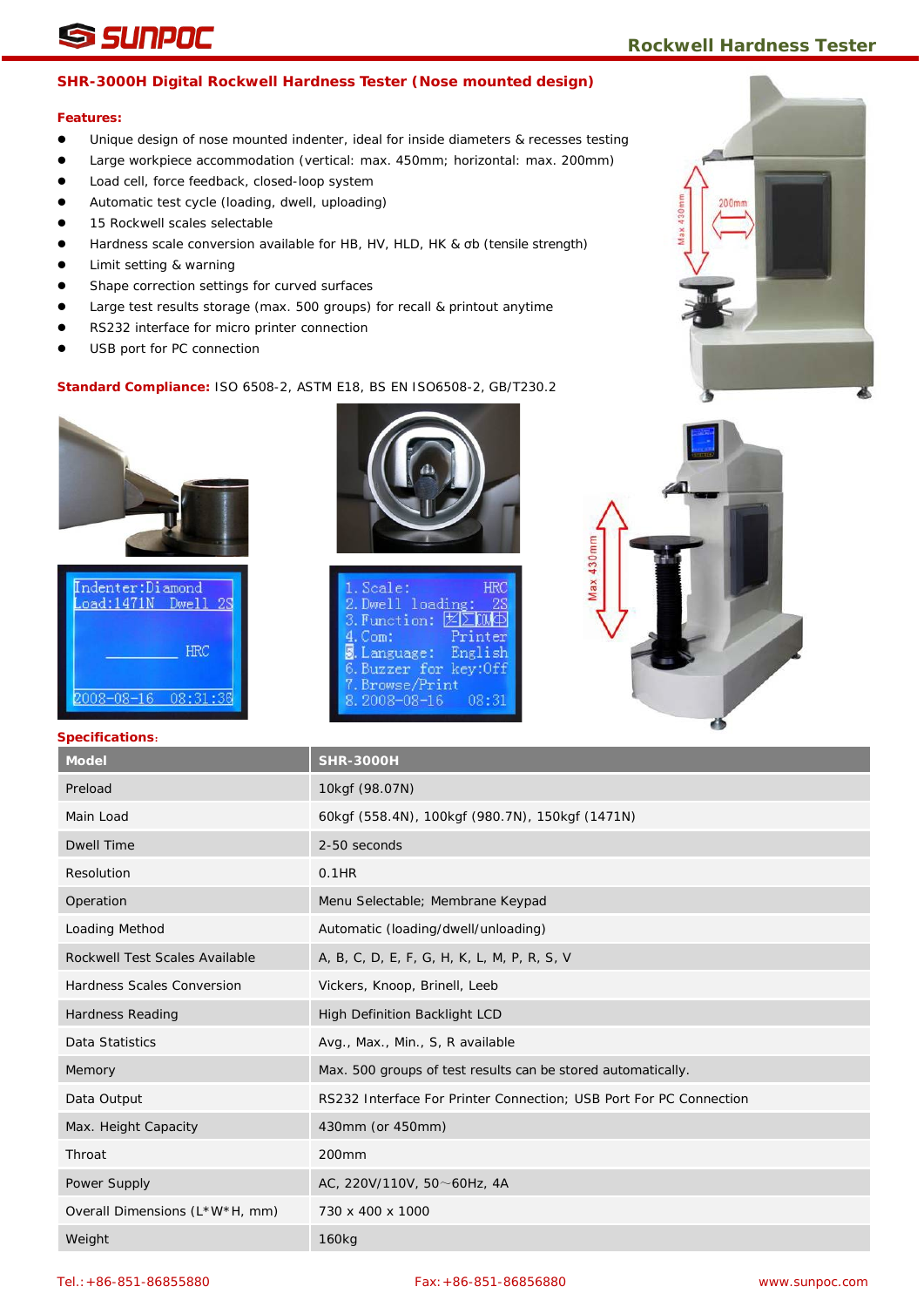# **SINPOC** *Plastic Rockwell Hardness Tester*

## **SHR-1500DX Digital Plastic Rockwell Hardness Tester**

#### **Features:**

- **•** Traditional dead weight system
- Automatic test cycle (loading, dwell, unloading)
- **Direct display of indenter type, dwell time, test load, test scale & conversion scale**
- All plastic Rockwell scales selectable
- Hardness scales conversion available
- Test results storage in real time
- Automatic calculation of Max., Min. & Avg. value
- Built-in stylus printer for test results printout
- RS232 interface for PC connectivity

**Standard Compliance:** ISO 6508; ASTM E-18; JIS Z2245; GB/T 230.2

#### **Applications:**

Hard plastics; Hard rubbers; Aluminum; Tin; Copper; Soft steel; Synthetic resins and fricative materials etc.

#### **Specifications**:

| <b>Model</b>                   | <b>SHR-1500DX</b>                                                                              |
|--------------------------------|------------------------------------------------------------------------------------------------|
| Preload                        | 10kgf (98.07N)                                                                                 |
| Main Load                      | 60kgf (558.4N), 100kgf (980.7N), 150kgf (1471N)                                                |
| Indenter                       | Ball Indenter: 03.175mm, 06.35mm, 012.7mm                                                      |
| Loading Method                 | Automatic (loading/dwell/unloading)                                                            |
| Rockwell Test Scales Available | A, B, C, D, E, F, G, H, K, L, M, P, R, S, V                                                    |
| Hardness Scales Conversion     | Vickers, Knoop, Brinell, Shore, Rockwell: A, B, C, D, E, F, G, K, 15N, 30N, 45N, 15T, 30T, 45T |
| Hardness Reading               | <b>LCD Display</b>                                                                             |
| Data Output                    | Built-in Stylus Printer; RS232 Interface                                                       |
| Resolution                     | $0.1$ HR                                                                                       |
| Dwell Time                     | 0-60 seconds                                                                                   |
| Max. Height Capacity           | 175mm                                                                                          |
| Throat                         | 165mm                                                                                          |
| Power Supply                   | AC220V, 50Hz                                                                                   |
| Overall Dimension (L*W*H, mm)  | Machine: 520 x 215 x 700; Packing Dimensions: 650 x 370 x 950                                  |
| Weight                         | Net Weight: 78kg; Gross Weight: 100kg                                                          |

| No.            | Name                            | Qty.  | No. | Name                       | Qty.  |
|----------------|---------------------------------|-------|-----|----------------------------|-------|
| 1.             | Machine                         | 1 Set | 11. | Hardness Block 110~120 HRL | 1 PC  |
| 2.             | Ball Indenter With Dia. 3.175mm | 1 PC  | 12. | Hardness Block 115~125 HRR | 1 PC  |
| 3.             | Ball Indenter With Dia. 6.35mm  | 1 PC  | 13. | Level Adjustable Feet      | 4 PC: |
| 4.             | Ball Indenter With Dia, 12.7mm  | 1 PC  | 14. | Spirit Level / Level Gauge | 1 PC  |
| 5.             | Weights: A, B, C                | 3 PCS | 15. | Wrench                     | 1 PC  |
| 6.             | Large Flat Anvil                | 1 PC  | 16. | <b>Screw Driver</b>        | 1 PC  |
| 7 <sub>1</sub> | Middle Flat Anvil               | 1 PC  | 17. | Fuse 2A                    | 2 PC: |
| 8.             | V Type Anvil                    | 1 PC  | 18. | Anti-dust Cover            | 1 PC  |
| 9.             | Hardness Block 75~85 HRE        | 1 PC  | 19. | Power Cable                | 1 PC  |
| 10.            | Hardness Block 100~110 HRM      | 1 PC  | 20. | User Manual                | 1 PC  |

| ١o.            | Name                            | Qty.  | No. | Name                       | Qty.  |
|----------------|---------------------------------|-------|-----|----------------------------|-------|
| 1 <sub>1</sub> | Machine                         | 1 Set | 11. | Hardness Block 110~120 HRL | 1 PC  |
| 2.             | Ball Indenter With Dia. 3.175mm | 1 PC  | 12. | Hardness Block 115~125 HRR | 1 PC  |
| 3.             | Ball Indenter With Dia, 6.35mm  | 1 PC  | 13. | Level Adjustable Feet      | 4 PCS |
| 4.             | Ball Indenter With Dia, 12.7mm  | 1 PC  | 14. | Spirit Level / Level Gauge | 1 PC  |
| 5.             | Weights: A, B, C                | 3 PCS | 15. | Wrench                     | 1 PC  |
| 6.             | Large Flat Anvil                | 1 PC  | 16. | <b>Screw Driver</b>        | 1 PC  |
| 7.             | Middle Flat Anvil               | 1 PC  | 17. | Fuse 2A                    | 2 PCS |
| 8.             | V Type Anvil                    | 1 PC  | 18. | Anti-dust Cover            | 1 PC  |
| 9.             | Hardness Block 75~85 HRE        | 1 PC  | 19. | Power Cable                | 1 PC  |
| 10.            | Hardness Block 100~110 HRM      | 1 PC  | 20. | User Manual                | 1 PC  |

![](_page_7_Picture_21.jpeg)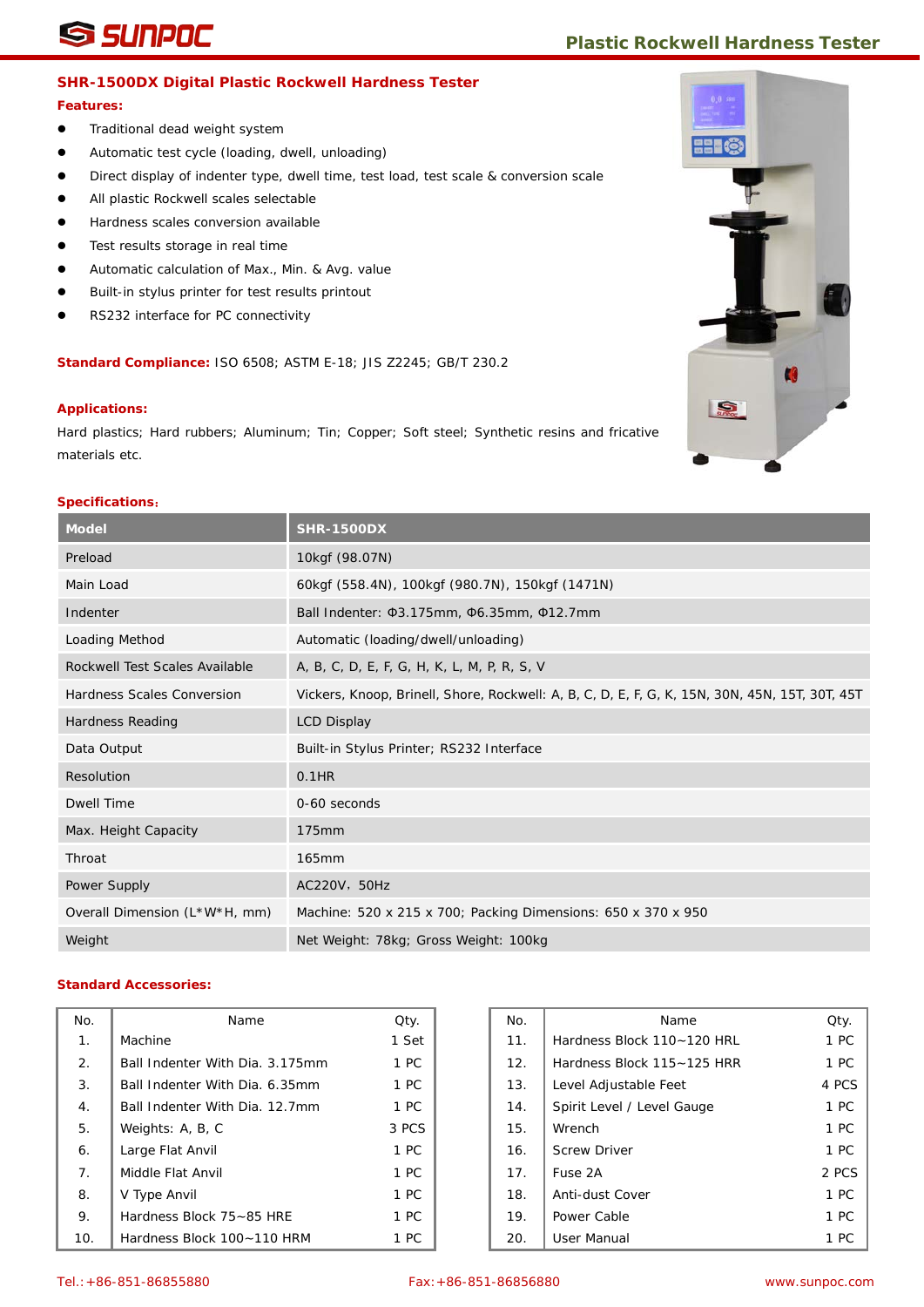# **SINPOC** *Plastic Rockwell Hardness Tester*

# **SHR-1500X Motorized Plastic Rockwell Hardness Tester**

#### **Features:**

The SHR-1500X adopts the mechanism of automatic loading and unloading of the test force, the test force is regulated by the load-change hand wheel. It can select the dwell time and is very easy to use. Besides setting zero to dial, there is no man-made error. The instrument has high sensitivity and stability.

**Standard Compliance:** ISO 6508; ASTM E-18; JIS Z2245; GB/T 230.2

#### **Applications:**

Hard plastics; Hard rubbers; Aluminum; Tin; Copper; Soft steel; Synthetic resins and fricative materials etc.

#### **Specifications**:

| <b>Model</b>                  | <b>SHR-1500X</b>                                              |
|-------------------------------|---------------------------------------------------------------|
| Preload                       | 10kgf (98.07N)                                                |
| Main Load                     | 60kgf (558.4N), 100kgf (980.7N), 150kgf (1471N)               |
| Indenter                      | Ball Indenters: \$3.175mm, \$6.35mm, \$12.7mm                 |
| Loading Method                | Automatic (loading/dwell/unloading)                           |
| Hardness Reading              | Dial                                                          |
| Resolution                    | 0.5HR                                                         |
| Dwell Time                    | 2-60 seconds                                                  |
| Max. Height Capacity          | 175mm                                                         |
| Throat                        | 165mm                                                         |
| Power Supply                  | AC220V, 50Hz                                                  |
| Overall Dimension (L*W*H, mm) | Machine: 520 x 215 x 700; Packing Dimensions: 650 x 370 x 950 |
| Weight                        | Net Weight: 78kg; Gross Weight: 100kg                         |

| No. | Name                            | Qty.  | No. | Name                       | Qty.  |
|-----|---------------------------------|-------|-----|----------------------------|-------|
| 1.  | Machine                         | 1 Set | 11. | Hardness Block 110~120 HRL | 1 PC  |
| 2.  | Ball Indenter With Dia. 3.175mm | 1 PC  | 12. | Hardness Block 115~125 HRR | 1 PC  |
| 3.  | Ball Indenter With Dia. 6.35mm  | 1 PC  | 13. | Level Adjustable Feet      | 4 PCS |
| 4.  | Ball Indenter With Dia, 12.7mm  | 1 PC  | 14. | Spirit Level / Level Gauge | 1 PC  |
| 5.  | Weights: A, B, C                | 3 PCS | 15. | Wrench                     | 1 PC  |
| 6.  | Large Flat Anvil                | 1 PC  | 16. | <b>Screw Driver</b>        | 1 PC  |
| 7.  | Middle Flat Anvil               | 1 PC  | 17. | Fuse 2A                    | 2 PCS |
| 8.  | V Type Anvil                    | 1 PC  | 18. | Anti-dust Cover            | 1 PC  |
| 9.  | Hardness Block 75~85 HRE        | 1 PC  | 19. | Power Cable                | 1 PC  |
| 10. | Hardness Block 100~110 HRM      | 1 PC  | 20. | User Manual                | 1 PC  |

![](_page_8_Picture_12.jpeg)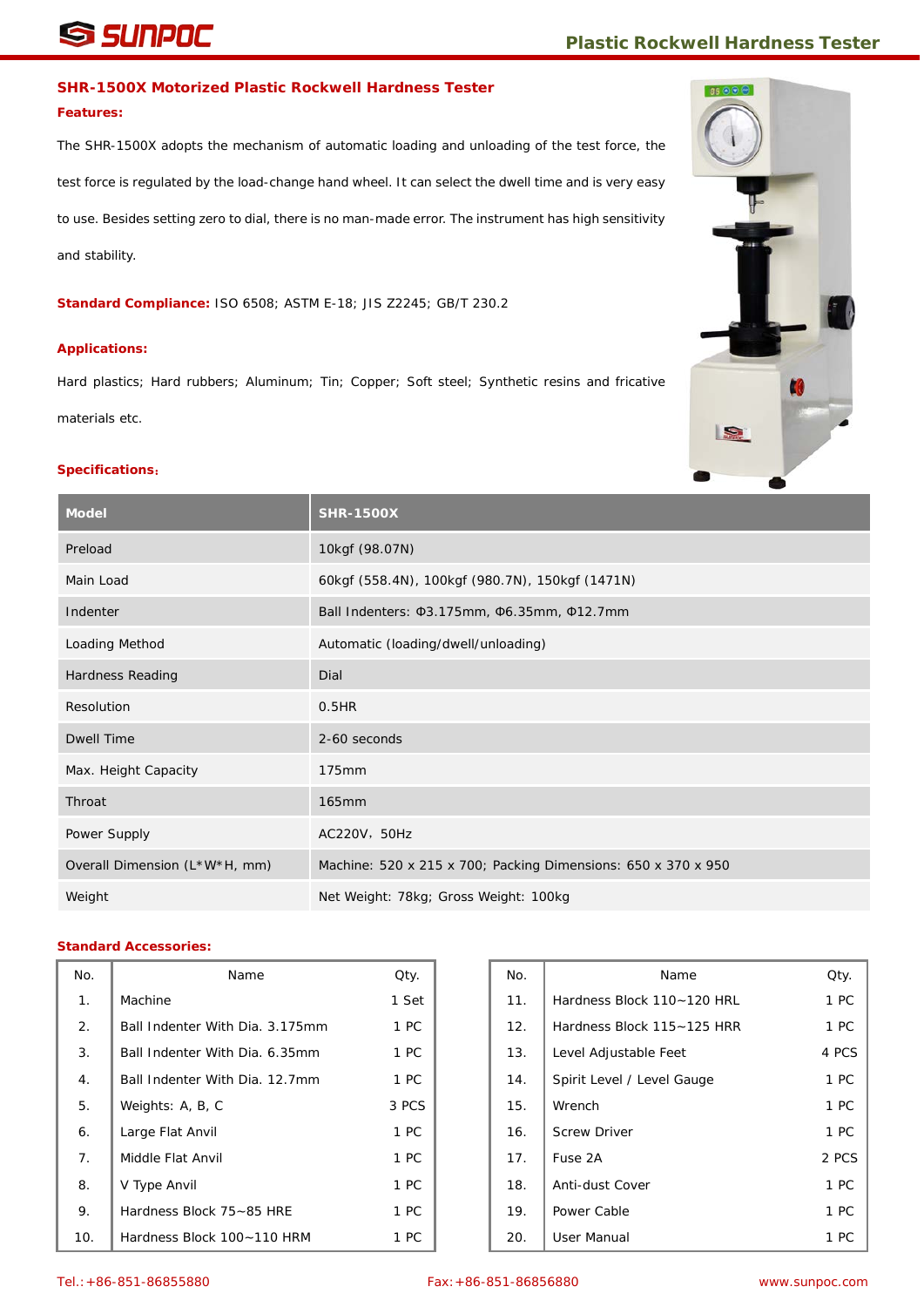# **SUNPOC** Superficial Rockwell Hardness Tester

## **SHRS-450D Digital Superficial Rockwell Hardness Tester**

#### **Features:**

- **•** Traditional dead weight system
- Automatic test cycle (loading, dwell, unloading)
- Direct display of indenter type, dwell time, test load, test scale & conversion scale
- 15 Rockwell scales selectable
- Hardness scales conversion available
- Test results storage in real time
- Automatic calculation of Max., Min. & Avg. value
- Built-in stylus printer for test results printout
- RS232 interface for PC connectivity

**Standard Compliance:** ISO 6508; ASTM E-18; JIS Z2245; GB/T 230.2

#### **Applications:**

Surface quenched steel; Surface heat treating and chemical treating materials; Copper alloy; Aluminum alloy, Sheet; Zinc layers, Chrome layers; Tin layers; Bearing steel and cold and hard casting etc.

#### **Specifications**:

| <b>Model</b>                   | <b>SHRS-450D</b>                                                                        |
|--------------------------------|-----------------------------------------------------------------------------------------|
| Preload                        | 3kgf (29.42N)                                                                           |
| Main Load                      | 15kgf (147.1N), 30kgf (294.2N), 45kgf (441.3N)                                          |
| Indenter                       | Diamond Rockwell Indenter & Ball Indenter With Dia. 1.588mm                             |
| Loading Method                 | Automatic (loading/dwell/unloading)                                                     |
| Rockwell Test Scales Available | 15N, 30N, 45N, 15T, 30T, 45T, 15W, 30W, 45W, 15X, 30X, 45X, 15Y, 30Y, 45Y               |
| Hardness Scales Conversion     | Vickers, Brinell, Shore, Rockwell: A, B, C, D, E, F, G, K, 15N, 30N, 45N, 15T, 30T, 45T |
| Hardness Reading               | <b>LCD Display</b>                                                                      |
| Data Output                    | Built-in Stylus Printer; RS232 Interface                                                |
| Resolution                     | 0.1HR                                                                                   |
| <b>Dwell Time</b>              | 0-60 seconds                                                                            |
| Max. Height Capacity           | 175mm                                                                                   |
| Throat                         | 165mm                                                                                   |
| Power Supply                   | AC220V, 50Hz                                                                            |
| Overall Dimension (L*W*H, mm)  | Machine: 520 x 215 x 700; Packing Dimensions: 650 x 370 x 950                           |
| Weight                         | Net Weight: 78kg; Gross Weight: 100kg                                                   |

| No.            | Name                            | Qty.  | No. | Name                       | Qty            |
|----------------|---------------------------------|-------|-----|----------------------------|----------------|
| 1 <sub>1</sub> | Machine                         | 1 Set | 10. | Hardness Block 80~90 HR15N | 1 <sub>P</sub> |
| 2.             | Diamond Rockwell Indenter       | 1 PC  | 11. | Level Adjustable Feet      | 4 PC           |
| 3.             | Ball Indenter With Dia. 1.588mm | 1 PC  | 12. | Spirit Level / Level Gauge | 1 <sub>P</sub> |
| 4.             | Weights: A, B, C                | 3 PCS | 13. | Wrench                     | 1 <sub>P</sub> |
| 5.             | Large Flat Anvil                | 1 PC  | 14. | <b>Screw Driver</b>        | 1 <sub>P</sub> |
| 6.             | Middle Flat Anvil               | 1 PC  | 15. | Fuse 2A                    | 2 PC           |
| 7.             | V Type Anvil                    | 1 PC  | 16. | Anti-dust Cover            | 1 <sub>P</sub> |
| 8.             | Hardness Block 65~80 HR30N      | 1 PC  | 17. | Power Cable                | 1 <sub>P</sub> |
| 9.             | Hardness Block 70~85 HR30T      | 1 PC  | 18. | User Manual                | 1 <sub>P</sub> |

| ٧o.              | Name                            | Qty.  | No. | Name                       | Qty.  |
|------------------|---------------------------------|-------|-----|----------------------------|-------|
| 1.               | Machine                         | 1 Set | 10. | Hardness Block 80~90 HR15N | 1 PC  |
| $\overline{2}$ . | Diamond Rockwell Indenter       | 1 PC  | 11. | Level Adjustable Feet      | 4 PCS |
| 3.               | Ball Indenter With Dia. 1.588mm | 1 PC  | 12. | Spirit Level / Level Gauge | 1 PC  |
| 4.               | Weights: A, B, C                | 3 PCS | 13. | Wrench                     | 1 PC  |
| 5.               | Large Flat Anvil                | 1 PC  | 14. | <b>Screw Driver</b>        | 1 PC  |
| 6.               | Middle Flat Anvil               | 1 PC  | 15. | Fuse 2A                    | 2 PCS |
| 7.               | V Type Anvil                    | 1 PC  | 16. | Anti-dust Cover            | 1 PC  |
| 8.               | Hardness Block 65~80 HR30N      | 1 PC  | 17. | Power Cable                | 1 PC  |
| 9.               | Hardness Block 70~85 HR30T      | 1 PC  | 18. | User Manual                | 1 PC  |

![](_page_9_Picture_21.jpeg)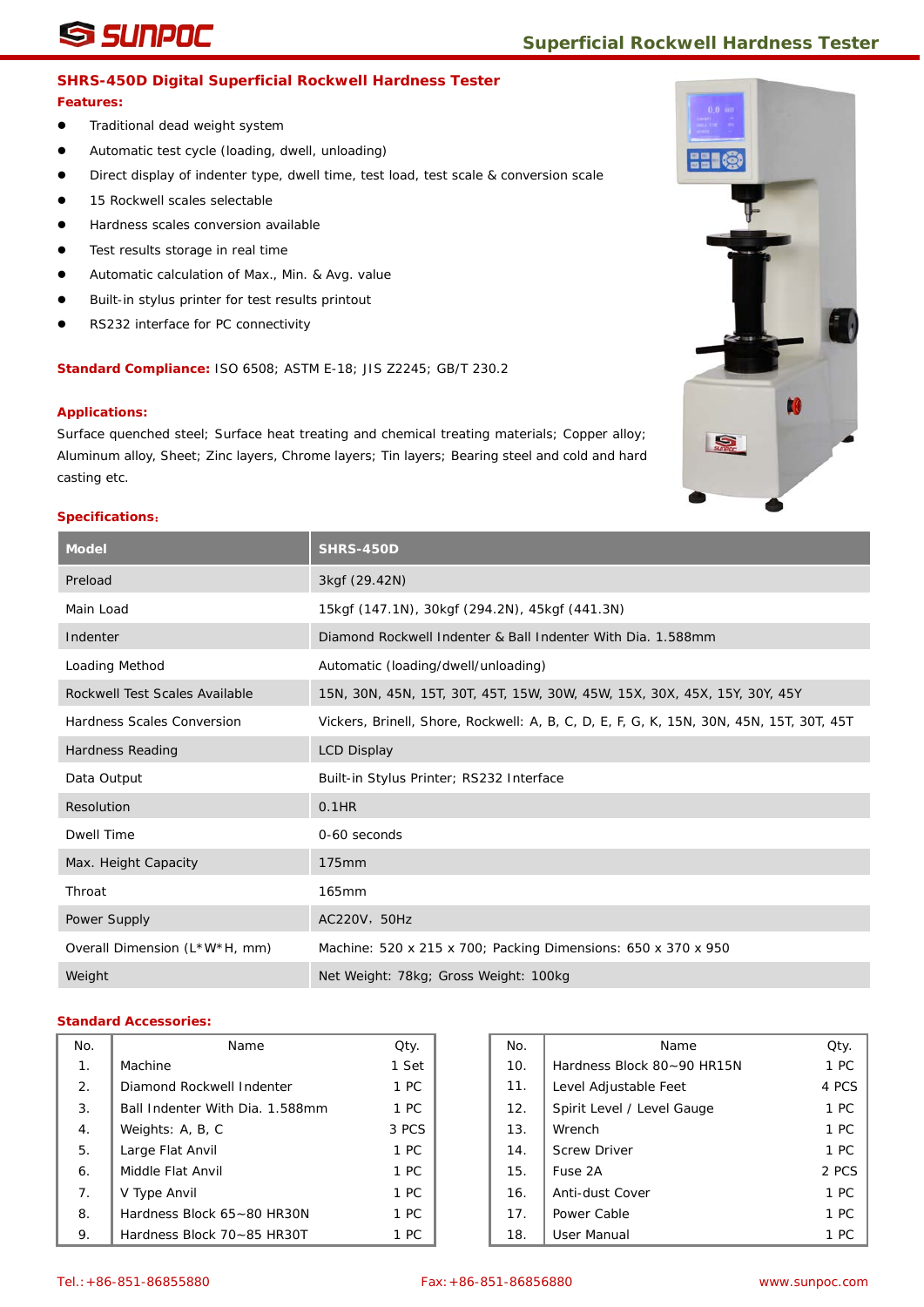# **SINPOC** Superficial Rockwell Hardness Tester

# **SHRS-450E Motorized Superficial Rockwell Hardness Tester**

## **Features:**

The SHRS-450E adopts the mechanism of automatic loading and unloading of the test force, the test force is regulated by the load-change hand wheel. It can select the dwell time and is very easy to use. Besides setting zero to dial, there is no man-made error. The instrument has high sensitivity and stability.

**Standard Compliance:** ISO 6508, ASTM E-18, JIS Z2245, GB/T 230.2

# **Applications:**

Surface quenched steel; Surface heat treating and chemical treating materials; Copper alloy; Aluminum alloy, Sheet; Zinc layers, Chrome layers; Tin layers; Bearing steel and cold and hard casting etc.

![](_page_10_Picture_8.jpeg)

## **Specifications**:

| <b>Model</b>                  | <b>SHRS-450E</b>                                              |
|-------------------------------|---------------------------------------------------------------|
| Preload                       | 3kgf (29.42N)                                                 |
| Main Load                     | 15kgf (147.1N), 30kgf (294.2N), 45kgf (441.3N)                |
| Indenter                      | Diamond Rockwell Indenter & Ball Indenter With Dia. 1.588mm   |
| Loading Method                | Automatic (loading/dwell/unloading)                           |
| Hardness Reading              | Dial                                                          |
| Resolution                    | 0.5HR                                                         |
| <b>Dwell Time</b>             | 2-60 seconds                                                  |
| Max. Height Capacity          | 175mm                                                         |
| Throat                        | 165mm                                                         |
| Power Supply                  | AC220V, 50Hz                                                  |
| Overall Dimension (L*W*H, mm) | Machine: 520 x 215 x 700; Packing Dimensions: 650 x 370 x 950 |
| Weight                        | Net Weight: 78kg; Gross Weight: 100kg                         |

| No.            | Name                            | Qty.  | No. | Name                       | Qty. |
|----------------|---------------------------------|-------|-----|----------------------------|------|
| 1 <sub>1</sub> | Machine                         | 1 Set | 10. | Hardness Block 80~90 HR15N | 1 PC |
| 2.             | Diamond Rockwell Indenter       | 1 PC  | 11. | Level Adjustable Feet      | 4 PC |
| 3.             | Ball Indenter With Dia. 1.588mm | 1 PC  | 12. | Spirit Level / Level Gauge | 1PC  |
| 4.             | Weights: A, B, C                | 3 PCS | 13. | Wrench                     | 1 PC |
| 5.             | Large Flat Anvil                | 1 PC  | 14. | <b>Screw Driver</b>        | 1PC  |
| 6.             | Middle Flat Anvil               | 1 PC  | 15. | Fuse 2A                    | 2 PC |
| 7.             | V Type Anvil                    | 1 PC  | 16. | Anti-dust Cover            | 1 PC |
| 8.             | Hardness Block 65~80 HR30N      | 1 PC  | 17. | Power Cable                | 1 PC |
| 9.             | Hardness Block 70~85 HR30T      | 1 PC  | 18. | User Manual                | 1 PC |

| ١o. | Name                            | Qty.  | No. | Name                       | Qty.  |
|-----|---------------------------------|-------|-----|----------------------------|-------|
| 1.  | Machine                         | 1 Set | 10. | Hardness Block 80~90 HR15N | 1 PC  |
| 2.  | Diamond Rockwell Indenter       | 1 PC  | 11. | Level Adjustable Feet      | 4 PCS |
| 3.  | Ball Indenter With Dia. 1.588mm | 1 PC  | 12. | Spirit Level / Level Gauge | 1 PC  |
| 4.  | Weights: A, B, C                | 3 PCS | 13. | Wrench                     | 1 PC  |
| 5.  | Large Flat Anvil                | 1 PC  | 14. | <b>Screw Driver</b>        | 1 PC  |
| 6.  | Middle Flat Anvil               | 1 PC  | 15. | Fuse 2A                    | 2 PCS |
| 7.  | V Type Anvil                    | 1 PC  | 16. | Anti-dust Cover            | 1 PC  |
| 8.  | Hardness Block 65~80 HR30N      | 1 PC  | 17. | Power Cable                | 1 PC  |
| 9.  | Hardness Block 70~85 HR30T      | 1 PC  | 18. | User Manual                | 1 PC  |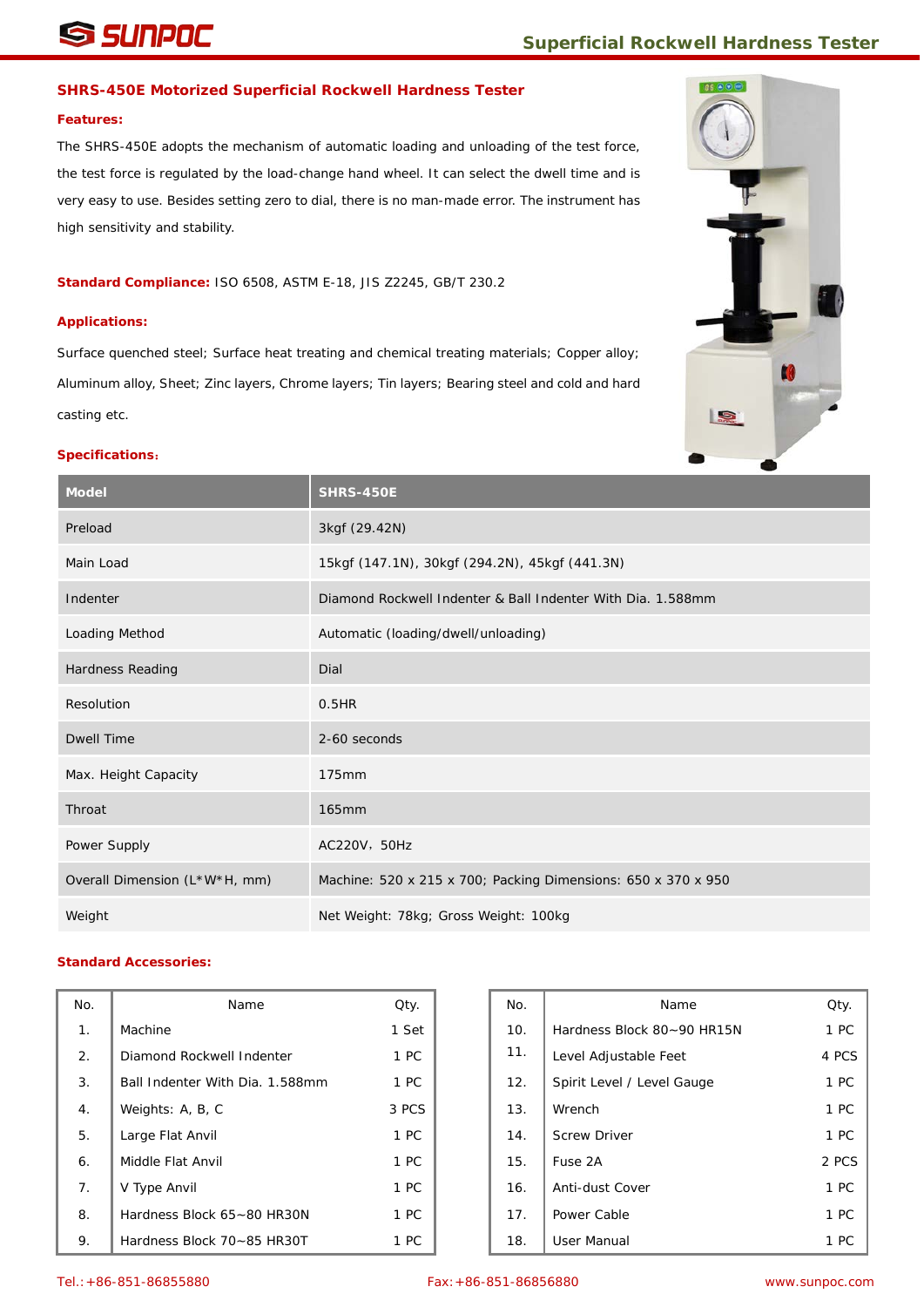# **SUNPOC** Superficial Rockwell Hardness Tester

#### **SHRS-450M Manual Superficial Rockwell Hardness Tester**

#### **Features:**

The SHRS-450M is a popularly-used hardness testing instrument to measure the superficial Rockwell hardness of the materials. No need for power supply, the speed of the test force loading is regulated by the buffer and the test force is regulated by the load-change hand wheel. It has easy operation and stable performance, therefore it is widely used.

**Standard Compliance:** ISO 6508, ASTM E-18, JIS Z2245, GB/T 230.2

#### **Applications:**

Surface quenched steel; Surface heat treating and chemical treating materials; Copper alloy; Aluminum alloy, Sheet; Zinc layers, Chrome layers; Tin layers; Bearing steel and cold and hard casting etc.

![](_page_11_Picture_8.jpeg)

### **Specifications**:

| <b>Model</b>                  | <b>SHRS-450M</b>                                              |
|-------------------------------|---------------------------------------------------------------|
| Preload                       | 3kgf (29.42N)                                                 |
| Main Load                     | 15kgf (147.1N), 30kgf (294.2N), 45kgf (441.3N)                |
| Indenter                      | Diamond Rockwell Indenter & Ball Indenter With Dia. 1.588mm   |
| Loading Method                | Manual                                                        |
| Hardness Reading              | Dial                                                          |
| Resolution                    | 0.5HR                                                         |
| Max. Height Capacity          | 175mm                                                         |
| Throat                        | 165mm                                                         |
| Power Supply                  | AC220V, 50Hz                                                  |
| Overall Dimension (L*W*H, mm) | Machine: 520 x 215 x 700; Packing Dimensions: 650 x 370 x 950 |
| Weight                        | Net Weight: 78kg; Gross Weight: 100kg                         |

| No.            | Name                            | Qty.  | No. | Name                       | Qty. |
|----------------|---------------------------------|-------|-----|----------------------------|------|
| 1 <sub>1</sub> | Machine                         | 1 Set | 7.  | V Type Anvil               | 1 PC |
| 2.             | Diamond Rockwell Indenter       | 1 PC  | 8.  | Hardness Block 65~80 HR30N | 1 PC |
| 3.             | Ball Indenter With Dia, 1.588mm | 1 PC  | 9.  | Hardness Block 70~85 HR30T | 1 PC |
| 4.             | Weights: A, B, C                | 3 PCS | 10. | Hardness Block 80~90 HR15N | 1 PC |
| 5.             | Large Flat Anvil                | 1 PC  | 11. | Anti-dust Cover            | 1 PC |
| 6.             | Middle Flat Anvil               | 1 PC  | 12. | User Manual                | 1 PC |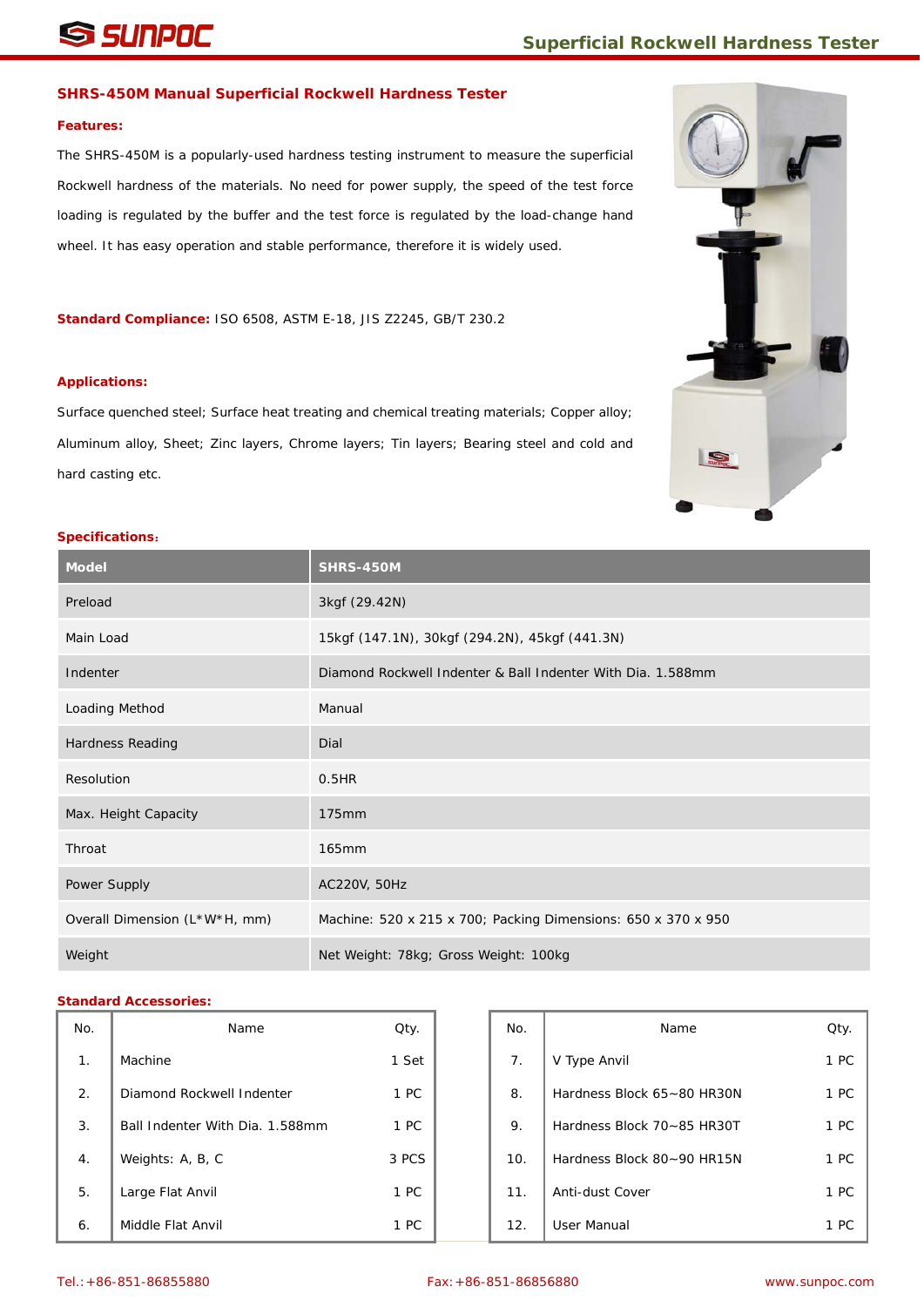## **SHRA-450/450P Digital Superficial Rockwell Hardness Tester**

#### **Features:**

- $\bullet$  Load cell, force feedback, closed-loop system
- Automatic test cycle (loading, dwell, unloading)
- **15 Superficial Rockwell scales selectable**
- Hardness scale conversion available for HB, HV, HK & σb (tensile strength)
- **•** Limit setting & warning
- **•** Shape correction settings for curved surfaces
- Large test results storage (max. 500 groups) for recall & printout anytime
- RS232 interface for micro printer connection
- USB port for PC connection

### **Standard Compliance:** ISO 6508-2, ASTM E18, BS EN ISO6508-2, GB/T230.2

![](_page_12_Figure_14.jpeg)

| <b>N</b> . Scale:<br><b>HR301</b><br>.Load Dwell:<br>3. Function:<br>4. Com:<br>Printer<br>5. Language: English<br>6. Buzzer for key:Off<br>7. Browse/Print<br>$8.2006 - 12 - 02$<br>12:59 |
|--------------------------------------------------------------------------------------------------------------------------------------------------------------------------------------------|
| ndenter:Diamond<br>oad: 45kgf Dwell<br>No:03/05<br>156.0<br>$+0.$<br>R45<br>J 46.<br>006–10<br>T 4<br>÷                                                                                    |

![](_page_12_Picture_16.jpeg)

| <b>Model</b>                               | <b>SHRA-450</b>                                | <b>SHRA-450P</b>                                                          |  |
|--------------------------------------------|------------------------------------------------|---------------------------------------------------------------------------|--|
| Preload                                    | 3kgf (29.4N)                                   |                                                                           |  |
| Main Load                                  | 15kgf (147.1N), 30kgf (294.3N), 45kgf (441.3N) |                                                                           |  |
| Load Cycle                                 |                                                | 3-8 seconds                                                               |  |
| <b>Dwell Time</b>                          |                                                | 2-50 seconds                                                              |  |
| Resolution                                 |                                                | $0.1$ HR                                                                  |  |
| Operation                                  |                                                | Menu Selectable; Membrane Keypad                                          |  |
| Loading Method                             |                                                | Automatic (loading/dwell/unloading)                                       |  |
| Superficial Rockwell Test Scales Available |                                                | 15N, 30N, 45N, 15T, 30T, 45T, 15W, 30W, 45W, 15X, 30X, 45X, 15Y, 30Y, 45Y |  |
| Hardness Scales Conversion                 |                                                | Vickers, Knoop, Brinell                                                   |  |
| <b>Hardness Reading</b>                    |                                                | High Definition Backlight LCD                                             |  |
| Data Statistics                            |                                                | Avg., Max., Min., S, R available                                          |  |
| Memory                                     |                                                | Max. 500 groups of test results can be stored automatically.              |  |
| Data Output                                |                                                | RS232 Interface For Printer Connection; USB Port For PC Connection        |  |
| Printer                                    | $\overline{1}$                                 | <b>Built-in Micro Printer</b>                                             |  |
| Max. Height Capacity                       |                                                | 200mm                                                                     |  |
| Throat                                     |                                                | <b>165mm</b>                                                              |  |
| Power Supply                               |                                                | AC, 220V/110V, 50 $\sim$ 60Hz, 4A                                         |  |
| Overall Dimensions (L*W*H, mm)             |                                                | 550 x 200 x 720                                                           |  |
| Weight                                     |                                                | 90 <sub>kg</sub>                                                          |  |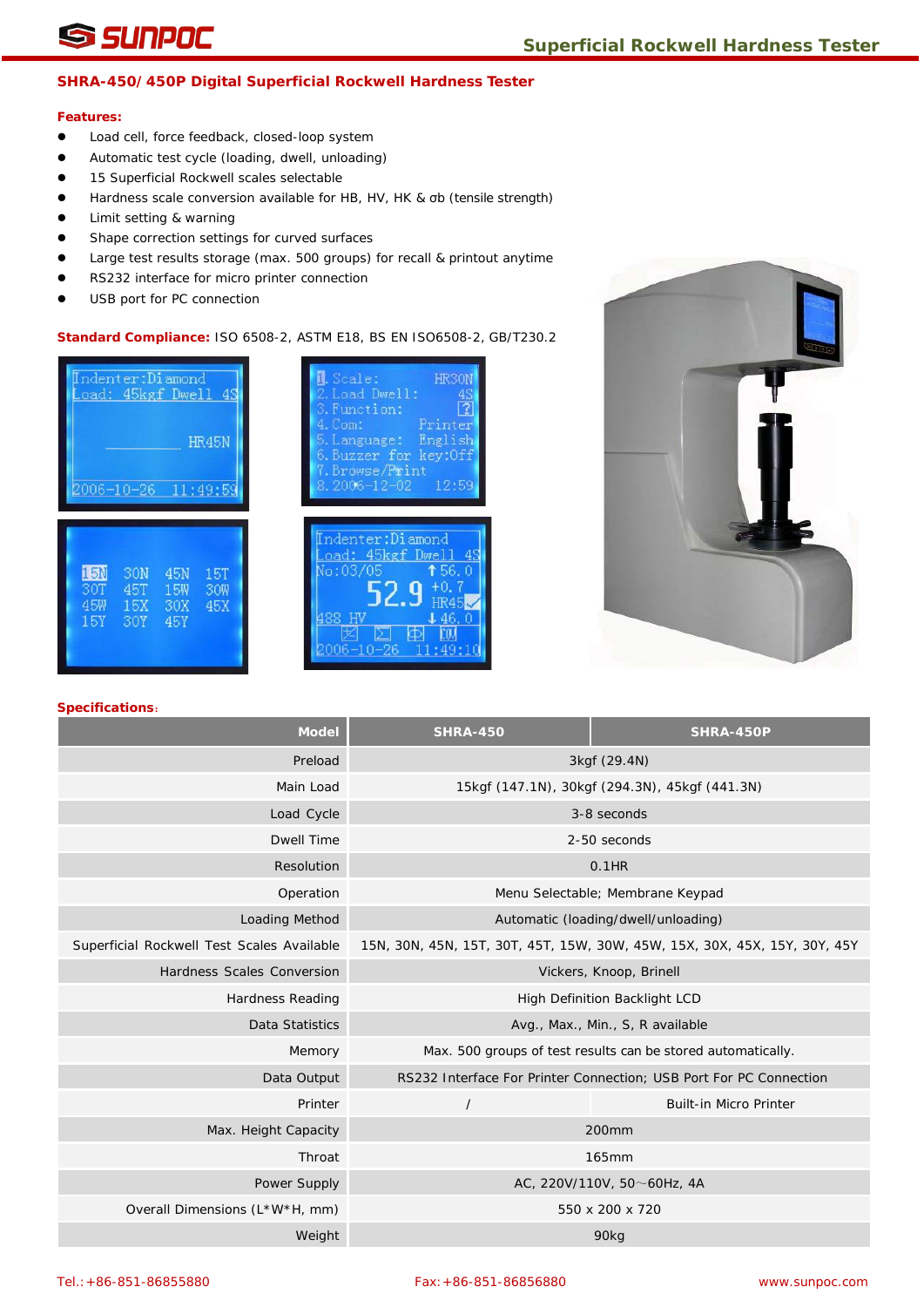# **SHR-3100 Digital Superficial Rockwell Hardness Tester (Nose Mounted Design)**

# **Features:**

- Unique design of nose mounted indenter, ideal for inside diameters & recesses testing
- Load cell, force feedback, closed-loop system
- Automatic test cycle (loading, dwell, uploading)
- 15 Superficial Rockwell scales selectable
- Hardness scale conversion available for HB, HV, HLD, HK & σb (tensile strength)
- **I** Limit setting & warning
- Shape correction settings for curved surfaces
- Large test results storage (max. 500 groups) for recall & printout anytime
- RS232 interface for micro printer connection
- USB port for PC connection

# **Standard Compliance:** ISO 6508-2, ASTM E18, BS EN ISO6508-2, GB/T230.2

![](_page_13_Picture_15.jpeg)

![](_page_13_Picture_16.jpeg)

![](_page_13_Picture_17.jpeg)

| 1. Scale:              | <b>HR45N</b> |
|------------------------|--------------|
| 2. Load Dwell:         |              |
| 3. Function:           |              |
| $4.$ Com:              | Printer      |
| 5. Language: English   |              |
| 6. Buzzer for key: Off |              |
| 7. Browse/Print        |              |
| $8.2008 - 10 - 26$     | 11:49        |

![](_page_13_Picture_19.jpeg)

| <b>Model</b>                               | <b>SHR-3100</b>                                                           |
|--------------------------------------------|---------------------------------------------------------------------------|
| Preload                                    | 3kgf (29.4N)                                                              |
| Main Load                                  | 15kgf (147.1N), 30kgf (294.3N), 45kgf (441.3N)                            |
| <b>Dwell Time</b>                          | 2-50 seconds                                                              |
| Resolution                                 | $0.1$ HR                                                                  |
| Operation                                  | Menu Selectable; Membrane Keypad                                          |
| Loading Method                             | Automatic (loading/dwell/unloading)                                       |
| Superficial Rockwell Test Scales Available | 15N, 30N, 45N, 15T, 30T, 45T, 15W, 30W, 45W, 15X, 30X, 45X, 15Y, 30Y, 45Y |
| <b>Hardness Scales Conversion</b>          | Vickers, Knoop, Brinell, Leeb                                             |
| <b>Hardness Reading</b>                    | High Definition Backlight LCD                                             |
| Data Statistics                            | Avg., Max., Min., S, R available                                          |
| Memory                                     | Max. 500 groups of test results can be stored automatically.              |
| Data Output                                | RS232 Interface For Printer Connection; USB Port For PC Connection        |
| Max. Height Capacity                       | 260mm                                                                     |
| Throat                                     | 150mm                                                                     |
| Power Supply                               | AC, 220V/110V, 50 $\sim$ 60Hz, 4A                                         |
| Overall Dimensions (L*W*H, mm)             | 710 x 210 x 830                                                           |
| Weight                                     | 70 <sub>kg</sub>                                                          |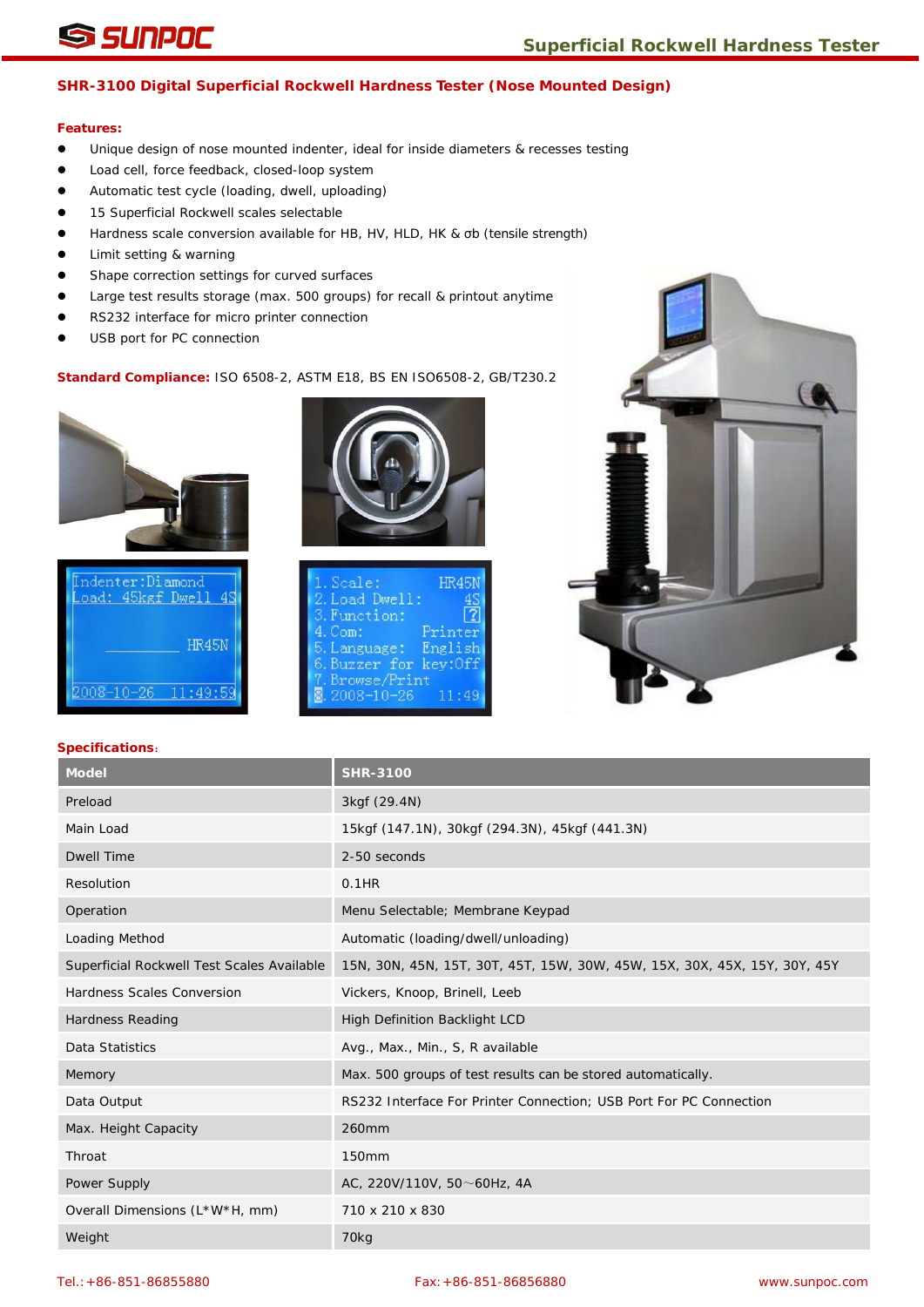# **SUNPOC** Superficial Rockwell Hardness Tester

# **SHR-3100H Digital Superficial Rockwell Hardness Tester (Nose Mounted Design)**

## **Features:**

- Unique design of nose mounted indenter, ideal for inside diameters & recesses testing
- Large workpiece accommodation (vertical: max. 450mm; horizontal: max. 200mm)
- $\bullet$  Load cell, force feedback, closed-loop system
- Automatic test cycle (loading, dwell, unloading)
- 15 Superficial Rockwell scales selectable
- Hardness scale conversion available for HB, HV, HLD, HK & σb (tensile strength)
- Limit setting & warning
- Shape correction settings for curved surfaces
- Large test results storage (max. 500 groups) for recall & printout anytime
- RS232 interface for micro printer connection
- USB port for PC connection

### **Standard Compliance:** ISO 6508-2, ASTM E18, BS EN ISO6508-2, GB/T230.2

![](_page_14_Picture_16.jpeg)

ndenter:Diamond oad: 45kgf Dwell 4S HR45N  $11:49:5$ 

![](_page_14_Picture_18.jpeg)

| 1. Scale:              | <b>HR45N</b> |
|------------------------|--------------|
| 2. Load Dwell:         |              |
| 3. Function:           |              |
| $4.$ Com:              | Printer      |
| 5. Language: English   |              |
| 6. Buzzer for key: Off |              |
| 7. Browse/Print        |              |
| $8.2008 - 10 - 26$     | 11:49        |

![](_page_14_Picture_20.jpeg)

| Model                                      | <b>SHR-3100H</b>                                                          |
|--------------------------------------------|---------------------------------------------------------------------------|
| Preload                                    | 3kgf (29.4N)                                                              |
| Main Load                                  | 15kgf (147.1N), 30kgf (294.3N), 45kgf (441.3N)                            |
| <b>Dwell Time</b>                          | 2-50 seconds                                                              |
| Resolution                                 | $0.1$ HR                                                                  |
| Operation                                  | Menu Selectable; Membrane Keypad                                          |
| Loading Method                             | Automatic (loading/dwell/unloading)                                       |
| Superficial Rockwell Test Scales Available | 15N, 30N, 45N, 15T, 30T, 45T, 15W, 30W, 45W, 15X, 30X, 45X, 15Y, 30Y, 45Y |
| Hardness Scales Conversion                 | Vickers, Knoop, Brinell, Leeb                                             |
| <b>Hardness Reading</b>                    | High Definition Backlight LCD                                             |
| Data Statistics                            | Avg., Max., Min., S, R available                                          |
| Memory                                     | Max. 500 groups of test results can be stored automatically.              |
| Data Output                                | RS232 Interface For Printer Connection; USB Port For PC Connection        |
| Max. Height Capacity                       | 430mm (or 450mm)                                                          |
| Throat                                     | 200 <sub>mm</sub>                                                         |
| Power Supply                               | AC, 220V/110V, 50~60Hz, 4A                                                |
| Overall Dimensions (L*W*H, mm)             | 730 x 400 x 1000                                                          |
| Weight                                     | 140 <sub>kg</sub>                                                         |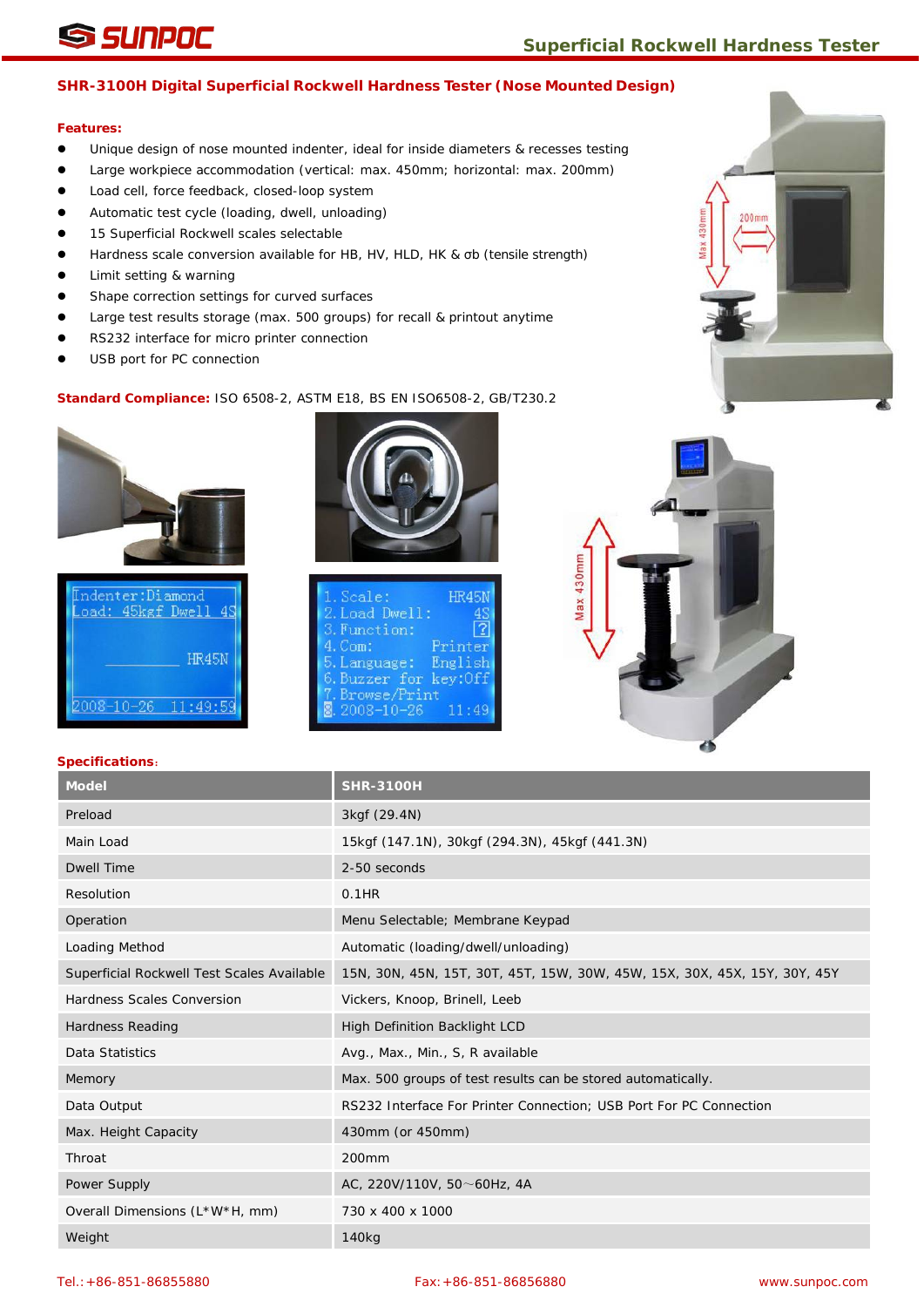## **SHR-560 Digital Rockwell & Superficial Rockwell Hardness Tester**

#### **Features:**

- **•** Traditional dead weight system
- Automatic test cycle (loading, dwell, unloading)
- Direct display of indenter type, dwell time, test load, test scale & conversion scale
- All Rockwell & Superficial Rockwell scales selectable
- Hardness scales conversion available
- Automatic calculation of Max. , Min. & Avg. value
- **•** Test results storage in real time
- Built-in stylus printer for test results printout
- RS232 interface for PC connectivity

**Standard Compliance:** ISO 6508; ASTM E-18; JIS Z2245; GB/T 230.2

#### **Applications:**

Quenched steel; Tempered steel; Annealed steel; Cold and hard casting; Malleable cast iron; Hard alloy steel; Aluminum alloy; Copper alloy; Bearing steel etc. Surface quenched steel; Surface heat treating and chemical treating materials; Copper alloy; Aluminum alloy, Sheet; Zinc layers, Chrome layers; Tin layers etc.

#### **Specifications**:

| <b>Model</b>                               | <b>SHR-560</b>                                                                                 |
|--------------------------------------------|------------------------------------------------------------------------------------------------|
| Preload                                    | 3kgf (29.42N), 10kgf (98.07N)                                                                  |
| Superficial Rockwell Main Road             | 15kgf (147.1N), 30kgf (294.2N), 45kgf (441.3N)                                                 |
| Rockwell Main Road                         | 60kgf (558.4N), 100kgf (980.7N), 150kgf (1471N)                                                |
| Indenter                                   | Diamond Rockwell Indenter & Ball Indenter With Dia, 1,588mm                                    |
| <b>Loading Method</b>                      | Automatic (loading/dwell/unloading)                                                            |
| Superficial Rockwell Test Scales Available | 15N, 30N, 45N, 15T, 30T, 45T, 15W, 30W, 45W, 15X, 30X, 45X, 15Y, 30Y, 45Y                      |
| Rockwell Test Scales Available             | A, B, C, D, E, F, G, H, K, L, M, P, R, S, V                                                    |
| Hardness Scales Conversion                 | Vickers, Knoop, Brinell, Shore, Rockwell: A, B, C, D, E, F, G, K, 15N, 30N, 45N, 15T, 30T, 45T |
| Hardness Reading                           | <b>LCD Display</b>                                                                             |
| Data Output                                | Built-in Stylus Printer; RS232 Interface                                                       |
| Resolution                                 | $0.1$ HR                                                                                       |
| Dwell Time                                 | 0-60 seconds                                                                                   |
| Max. Height Capacity                       | 175mm                                                                                          |
| Throat                                     | 165mm                                                                                          |
| Power Supply                               | AC220V, 50Hz                                                                                   |
| Overall Dimension (L*W*H, mm)              | Machine: 520 x 215 x 740; Packing Dimensions: 650 x 370 x 980                                  |
| Weight                                     | Net Weight: 80kg; Gross Weight: 100kg                                                          |

| No. | Name                            | Qty.  | No. | Name                       | Qty.  |
|-----|---------------------------------|-------|-----|----------------------------|-------|
| 1.  | Machine                         | 1 Set | 11. | Hardness Block 65~80 HR30N | 1 PC  |
| 2.  | Diamond Rockwell Indenter       | 1 PC  | 12. | Hardness Block 75~85 HR30T | 1 PC  |
| 3.  | Ball Indenter With Dia. 1.588mm | 1 PC  | 13. | Level Adjustable Feet      | 4 PC: |
| 4.  | Weights: 1, 2, 3, 4, 5          | 5 PCS | 14. | Spirit Level / Level Gauge | 1 PC  |
| 5.  | Large Flat Anvil                | 1 PC  | 15. | Wrench                     | 1 PC  |
| 6.  | Middle Flat Anvil               | 1 PC  | 16. | <b>Screw Driver</b>        | 1 PC  |
| 7.  | V Type Anvil                    | 1 PC  | 17. | Fuse 2A                    | 2 PC: |
| 8.  | Hardness Block 20~30 HRC        | 1 PC  | 18. | Anti-dust Cover            | 1 PC  |
| 9.  | Hardness Block 60~70 HRC        | 1 PC  | 19. | Power Cable                | 1 PC  |
| 10. | Hardness Block 80~100 HRB       | 1 PC  | 20. | User Manual                | 1 PC  |

| No. | Name                            | Qty.  | No. | Name                       | Qty.  |
|-----|---------------------------------|-------|-----|----------------------------|-------|
| 1.  | Machine                         | 1 Set | 11. | Hardness Block 65~80 HR30N | 1 PC  |
| 2.  | Diamond Rockwell Indenter       | 1 PC  | 12. | Hardness Block 75~85 HR30T | 1 PC  |
| 3.  | Ball Indenter With Dia. 1.588mm | 1 PC  | 13. | Level Adjustable Feet      | 4 PCS |
| 4.  | Weights: 1, 2, 3, 4, 5          | 5 PCS | 14. | Spirit Level / Level Gauge | 1 PC  |
| 5.  | Large Flat Anvil                | 1 PC  | 15. | Wrench                     | 1 PC  |
| 6.  | Middle Flat Anvil               | 1 PC  | 16. | <b>Screw Driver</b>        | 1 PC  |
| 7.  | V Type Anvil                    | 1 PC  | 17. | Fuse 2A                    | 2 PCS |
| 8.  | Hardness Block 20~30 HRC        | 1 PC  | 18. | Anti-dust Cover            | 1 PC  |
| 9.  | Hardness Block 60~70 HRC        | 1 PC  | 19. | Power Cable                | 1 PC  |
| 10. | Hardness Block 80~100 HRB       | 1 PC  | 20. | User Manual                | 1 PC  |

![](_page_15_Picture_21.jpeg)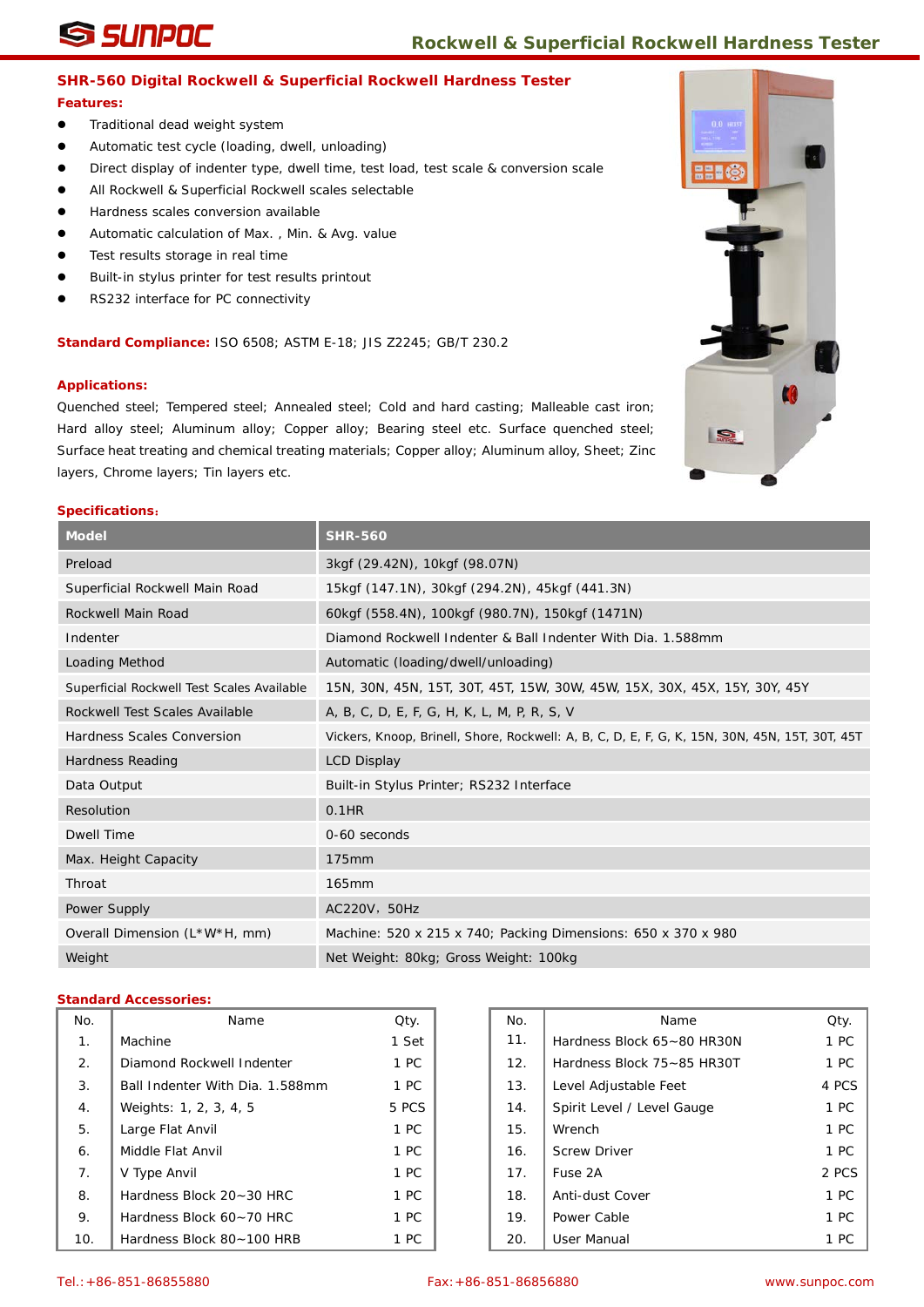# **SHR-560Z Automatic Rockwell & Superficial Rockwell Hardness Tester**

### **Features:**

- $\bullet$  Load cell, force feedback, closed-loop system
- Automatic test cycle (loading, dwell, unloading)
- Automatic lifting test table
- **Supplied with 5.6 inch high resolution full color touch screen**
- Direct display of test scale, conversion scale, indenter type, test load & dwell time
- All Rockwell & Superficial Rockwell scales selectable
- Hardness scales conversion available
- Shape correction settings for curved surfaces
- **•** Test results storage in real time
- Automatic calculation of Max., Min. & Avg. value
- Built-in thermal printer for test results printout
- RS232 interface for PC connectivity

**Standard Compliance:** ISO 6508; ASTM E-18; JIS Z2245; GB/T 230.2

#### **Applications:**

Quenched steel; Tempered steel; Annealed steel; Cold and hard casting; Malleable cast iron; Hard alloy steel; Aluminum alloy; Copper alloy; Bearing steel etc. Surface quenched steel; Surface heat treating and chemical treating materials; Copper alloy; Aluminum alloy, Sheet; Zinc layers, Chrome layers; Tin layers etc.

#### **Specifications**:

| <b>Model</b>                               | <b>SHR-560Z</b>                                                                                |
|--------------------------------------------|------------------------------------------------------------------------------------------------|
| Preload                                    | 3kgf (29.42N), 10kgf (98.07N)                                                                  |
| Superficial Rockwell Main Road             | 15kgf (147.1N), 30kgf (294.2N), 45kgf (441.3N)                                                 |
| Rockwell Main Road                         | 60kgf (558.4N), 100kgf (980.7N), 150kgf (1471N)                                                |
| Indenter                                   | Diamond Rockwell Indenter & Ball Indenter With Dia. 1.588mm                                    |
| <b>Loading Method</b>                      | Automatic (loading/dwell/unloading)                                                            |
| Superficial Rockwell Test Scales Available | 15N, 30N, 45N, 15T, 30T, 45T, 15W, 30W, 45W, 15X, 30X, 45X, 15Y, 30Y, 45Y                      |
| Rockwell Test Scales Available             | A, B, C, D, E, F, G, H, K, L, M, P, R, S, V                                                    |
| Hardness Scales Conversion                 | Vickers, Knoop, Brinell, Shore, Rockwell: A, B, C, D, E, F, G, K, 15N, 30N, 45N, 15T, 30T, 45T |
| Hardness Reading                           | <b>Touch Screen Panel</b>                                                                      |
| Data Output                                | Built-in Thermal Printer; RS232 Interface                                                      |
| Resolution                                 | $0.1$ HR                                                                                       |
| Dwell Time                                 | 0-99 seconds                                                                                   |
| Max. Height Capacity                       | 320mm                                                                                          |
| Throat                                     | 150 <sub>mm</sub>                                                                              |
| Power Supply                               | AC220V, 50Hz                                                                                   |
| Overall Dimension (L*W*H, mm)              | Machine: 535 x 330 x 890; Packing Dimensions: 820 x 460 x 1170                                 |
| Weight                                     | Net Weight: 80kg; Gross Weight: 100kg                                                          |

| No.            | Name                            | Qty.  | No. | Name                                     | Qty.  |
|----------------|---------------------------------|-------|-----|------------------------------------------|-------|
| 1.             | Machine                         | 1 Set | 9.  | Hardness Block 80~100 HRB                | 1 PC  |
| 2.             | Diamond Rockwell Indenter       | 1 PC  | 10. | Hardness Block 65~80 HR30N               | 1 PC  |
| 3.             | Ball Indenter With Dia. 1.588mm | 1 PC  | 11. | Hardness Block 75~85 HR30T               | 1 PC  |
| 4.             | Large Flat Anvil                | 1 PC  | 12. | Fuse 2A                                  | 2 PCS |
| 5.             | Middle Flat Anvil               | 1 PC  | 13. | Anti-dust Cover                          | 1 PC  |
| 6.             | V Type Anvil                    | 1 PC  | 14. | Power Cable                              | 1 PC  |
| 7 <sub>1</sub> | Hardness Block 20~30 HRC        | 1 PC  | 15. | User Manual                              | 1 PC  |
| 8.             | Hardness Block 60~70 HRC        | 1 PC  | 16. | <b>Product Qualification Certificate</b> | 1 PC  |

![](_page_16_Picture_23.jpeg)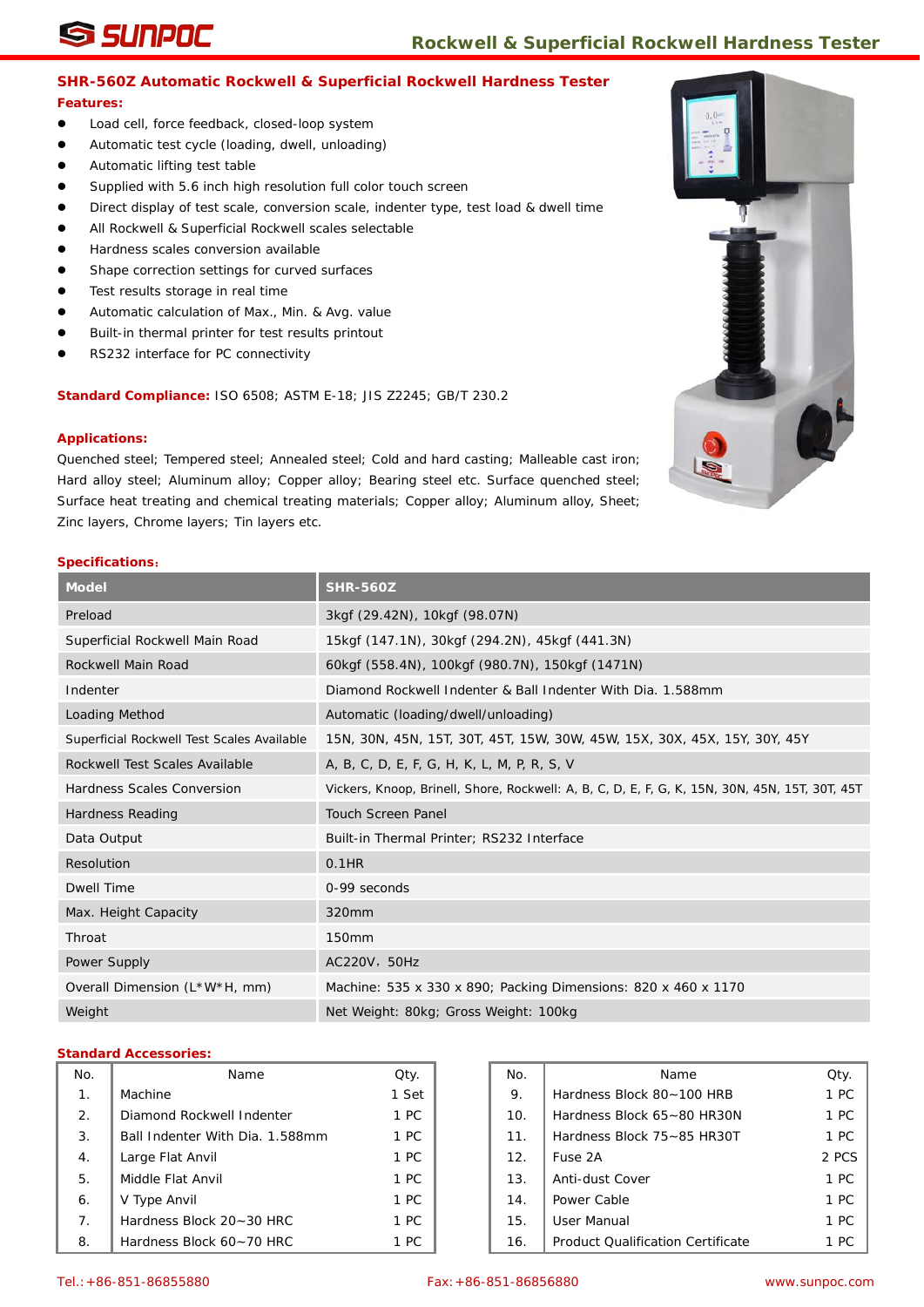# **SHR-3200 Digital Rockwell & Superficial Rockwell Hardness Tester (Nose mounted design)**

# **Features:**

- Unique design of nose mounted indenter, ideal for inside diameters & recesses testing
- Load cell, force feedback, closed-loop system
- Automatic test cycle (loading, dwell, unloading)
- All Rockwell & Superficial Rockwell scales selectable
- Hardness scale conversion available for HB, HV, HLD, HK & σb (tensile strength)
- Limit setting & warning
- **•** Shape correction settings for curved surfaces
- Large test results storage (max. 400 groups) for recall & printout anytime
- RS232 interface for micro printer connection
- USB port for PC connection

# **Standard Compliance:** ISO 6508-2, ASTM E18, BS EN ISO6508-2, GB/T230.2

![](_page_17_Picture_15.jpeg)

| 15N<br>30N<br>15T<br>45N<br>30T<br>45T<br>15W<br>30W<br>30X<br>15X<br><b>30Y</b><br>15Y<br>45Y |
|------------------------------------------------------------------------------------------------|
|------------------------------------------------------------------------------------------------|

![](_page_17_Picture_17.jpeg)

| <b>HRO</b><br><b>HRB</b><br>HRA<br>HRD<br><b>HRE</b><br><b>HRF</b><br><b>HRG</b><br><b>HRH</b><br><b>HRP</b><br><b>HRL</b><br><b>HRM</b><br>HRK<br><b>HRS</b><br><b>HRV</b><br><b>HRR</b> |
|-------------------------------------------------------------------------------------------------------------------------------------------------------------------------------------------|
|-------------------------------------------------------------------------------------------------------------------------------------------------------------------------------------------|

![](_page_17_Picture_19.jpeg)

| <b>Model</b>                               | <b>SHR-3200</b>                                                           |
|--------------------------------------------|---------------------------------------------------------------------------|
| Preload                                    | 3kgf (29.4N), 10kgf (98.07N)                                              |
| Main Load (Superficial Rockwell)           | 15kgf (147.1N), 30kgf (294.3N), 45kgf (441.3N)                            |
| Main Load (Rockwell)                       | 60kgf (558.4N), 100kgf (980.7N), 150kgf (1471N)                           |
| <b>Dwell Time</b>                          | 2-50 seconds                                                              |
| Resolution                                 | $0.1$ HR                                                                  |
| Operation                                  | Menu Selectable; Membrane Keypad                                          |
| Loading Method                             | Automatic (loading/dwell/unloading)                                       |
| Superficial Rockwell Test Scales Available | 15N, 30N, 45N, 15T, 30T, 45T, 15W, 30W, 45W, 15X, 30X, 45X, 15Y, 30Y, 45Y |
| Rockwell Test Scales Available             | A, B, C, D, E, F, G, H, K, L, M, P, R, S, V                               |
| Hardness Scales Conversion                 | Vickers, Knoop, Brinell, Leeb                                             |
| <b>Hardness Reading</b>                    | High Definition Backlight LCD                                             |
| Data Statistics                            | Avg., Max., Min., S, R available                                          |
| Memory                                     | Max. 400 groups of test results can be stored automatically.              |
| Data Output                                | RS232 Interface For Printer Connection; USB Port For PC Connection        |
| Max. Height Capacity                       | 260mm                                                                     |
| Throat                                     | <b>150mm</b>                                                              |
| Power Supply                               | AC, 220V/110V, $50 \sim 60$ Hz, 4A                                        |
| Overall Dimensions (L*W*H, mm)             | 710 x 210 x 830                                                           |
| Weight                                     | 95kg                                                                      |